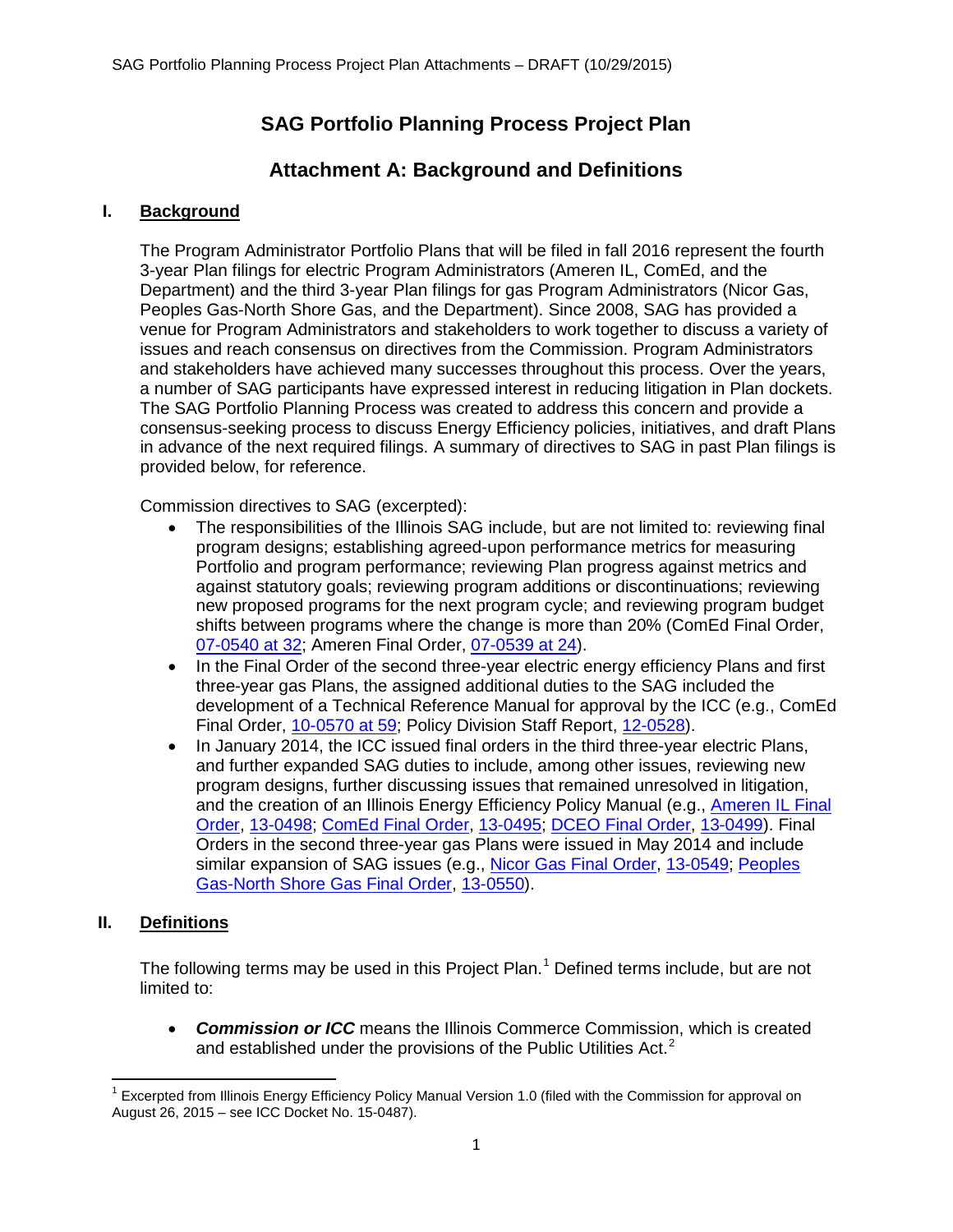- *Energy Efficiency* means Measures that reduce the amount of energy, electricity, or natural gas required to achieve a given end use. Energy Efficiency also includes Measures that reduce the total Btus of electricity and natural gas needed to meet the end use or uses.<sup>[3](#page-1-0)</sup>
- *Illinois Energy Efficiency Stakeholder Advisory Group (EE SAG or SAG)* means an Energy Efficiency and Demand Response advisory body established by the Commission that is open to all interested participants. SAG is a forum that allows parties to express different opinions, better understand the opinions of others, and foster collaboration and consensus, where possible and appropriate.
- *Measure(s)* means an energy-using appliance, piece of equipment, audit, or practice that will result in measurable, reduced energy usage at a comparable level of service.
- **Plan** means the document filed by Program Administrators for approval by the Commission that includes electric and gas Energy Efficiency Programs and electric Demand Response Programs, pursuant to Section 8-103 and 8-104 of the Public Utilities Act.
- *Portfolio* means a group of Energy Efficiency Programs funded by Customers that are offered by Program Administrators during the three-year Program cycle pursuant to Section 8-103 and Section 8-104 of the Public Utilities Act.
- *Program* means an Energy Efficiency or Demand Response Program within the Portfolio offered to Eligible Customers of Program Administrators pursuant to Section 8-1039; a Section 16-111.5B Program offered to Eligible Customers of Ameren Illinois Company and/or Commonwealth Edison Company10; and/or an Energy Efficiency Program within the Portfolio offered to Eligible Customers of Program Administrators pursuant to Section 8-10[4](#page-1-1).<sup>4</sup>
- *Program Administrator(s)* means Ameren Illinois Company (Ameren IL), Commonwealth Edison Company (ComEd), the Department of Commerce and Economic Opportunity (Department), Northern Illinois Gas Company d/b/a Nicor Gas Company (Nicor Gas), the Peoples Gas Light & Coke Company and North Shore Gas Company (Peoples Gas-North Shore Gas), offering Programs pursuant to Section 8-103, Section 8-104, and/or Section 16-111.5B of the Public Utilities Act.
- *Program Year* or *Plan Year* means the year during which Energy Efficiency Programs offered by Program Administrators operate, from June 1 to May 31.
- *SAG Facilitation Team* means the independent organization under contract to facilitation the Illinois Energy Efficiency Stakeholder Advisory Group. For the purposes of this Project Plan, Annette Beitel [\(annette.beitel@futee.biz\)](mailto:annette.beitel@futee.biz) and Celia Johnson [\(celia.johnson@futee.biz\)](mailto:celia.johnson@futee.biz), of Future Energy Enterprises are the SAG facilitators.

<span id="page-1-0"></span><sup>&</sup>lt;sup>2</sup> Public Utilities Act (220 ILCS 5/3-102).<br><sup>3</sup> Illinois Power Agency Act (20 ILCS 3855/1-10); Public Utilities Act (220 ILCS 5/8-104(b)).<br><sup>4</sup> Public Utilities Act (220 ILCS 5/8-104).

<span id="page-1-1"></span>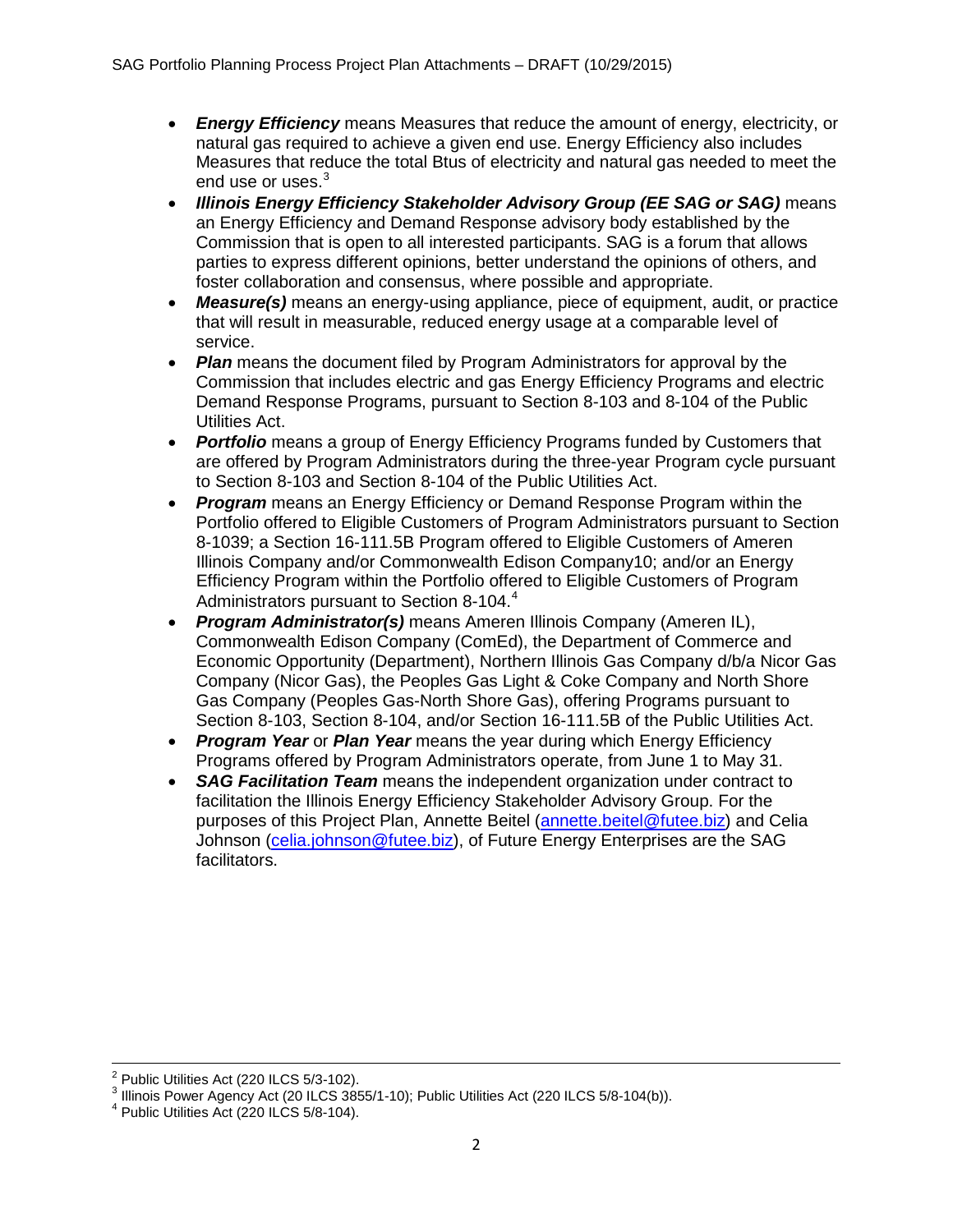# **Attachment B: Key Issues for SAG Portfolio Planning Process**

The issues listed in this attachment are a result of stakeholder discussion at the July 28, 2015 and September 28-29, 2015 monthly SAG meetings, as well as individual stakeholder meetings held by the SAG facilitation team.

# **Threshold Issues**

- All parties must commit that positions taken during this process, including presentations and comments made during discussion meetings, will not be used in litigation – "rules of the road."
	- o **ACT:** Kristol Whatley (Ameren IL) is drafting a proposed stipulation.
- What is the scope, sequencing and timing of issues?
- Commission approval of Plans<sup>[5](#page-2-0)</sup>:
	- o High level topics to be included:
		- Statutory topics for Commission approval:
			- Portfolio Savings, budgets
			- Program Budgets (within 20%)
			- Program content (an opportunity for Customers of all rate classes to participate)
			- Independent evaluation timing for issuance of evaluator RFPs to ensure a contract is in place at the start of the programs
		- Additional topics for Commission approval:
			- Policy rules
			- Anything else?
			- For electric utilities, what belongs in IPA Portfolio?
		- o What do the plans really need to settle?
		- o What is within Administrator discretion?<br>With accountability comes respo
			- With accountability comes responsibility.
		- $\circ$  Process issue: Syncing the specific dates in the tariffs for certain utility filings.
- What would planners/stakeholders like to know up-front?
- What is goal of discussion?
	- o Stipulated agreements at end?
	- o Who should participate? Review past Plan dockets to determine intervenors.
- What won't settle?
- What is current performance of Portfolios?
- Figure out what issues merit time
	- $\circ$  For proposals to be included in the Plan, the interested stakeholder should include impacts to the Plan, including costs and savings. Utilities should also do this as part of their planning process. This information should be allowed to be used in the docket. $6$
- Annual vs. lifetime savings
- Program gaps and overall Plan design goals
	- o What are we trying to accomplish?
	- o Continued enhancement of gas and electric coordination
- Department of Commerce and Economic Opportunity budget
	- o Can EE help former LIHEAP customers that have been cut off, to reduce usage?
- What information do we need to know to have informed discussions?

<span id="page-2-1"></span><span id="page-2-0"></span> $^5$  See Section 8-103(f) and 8-104(f) for a list of filing requirements for Plans.<br> $^6$  See 10-0568 Final Order at 26-27 (December 21, 2010).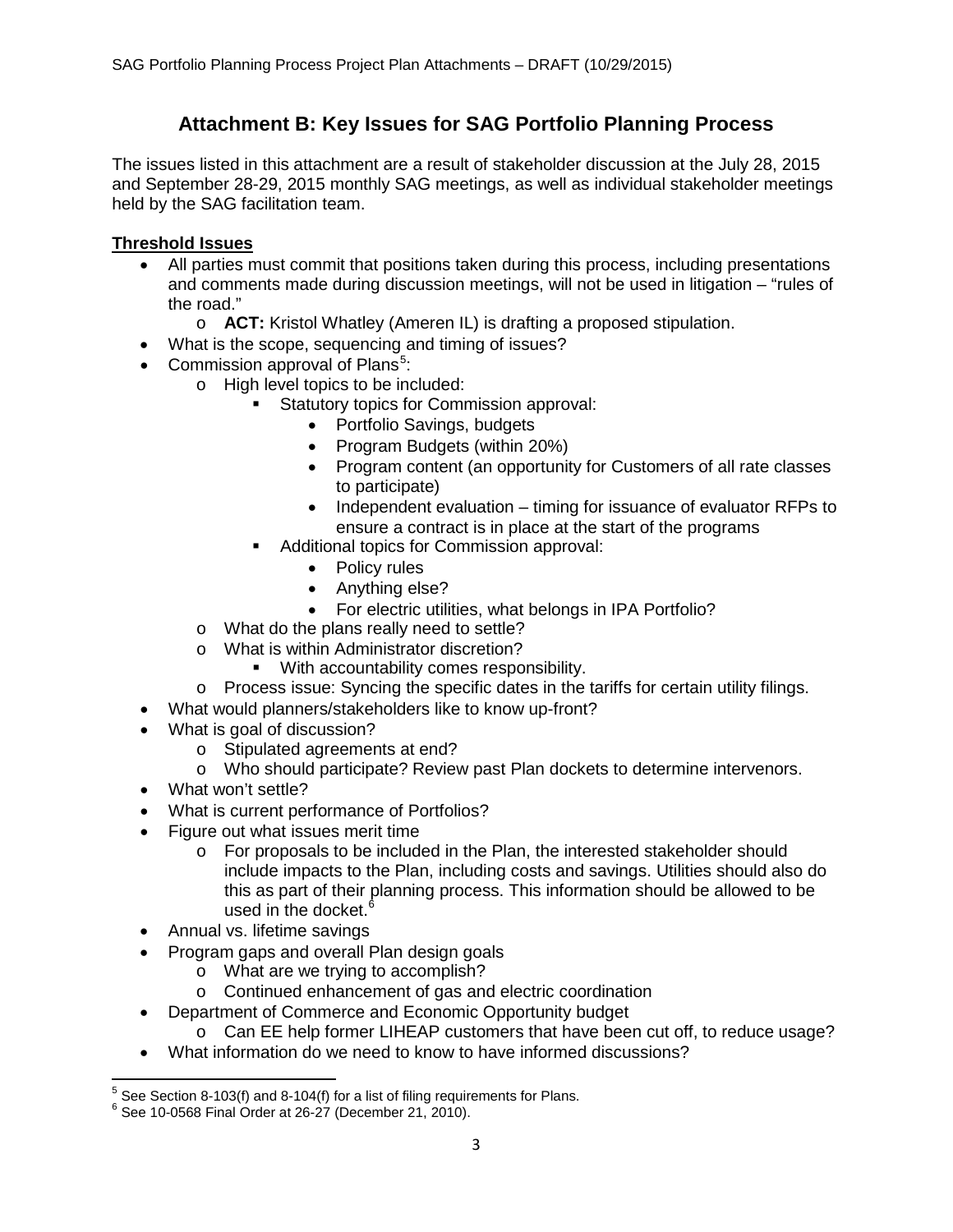- o Data on current (2014) budget across programs
- o Data on cost/unit energy across programs
- o Non-program costs where is money going?
	- $\blacksquare$  Marketing  $-3-4\%$
	- Research and development ("R&D) 3%
	- Evaluation, measurement and verification ("EM&V")  $-3\%$
	- Administrative costs generally less than 5% in IL
	- Can the utilities clarify in the Plan whether the non-Program costs used in the Plan represent any non-Rider costs?

## **Up Front Issues for Discussion**

- Department of Commerce and Economic Opportunity Funding (October SAG meetings Molly Lunn, the Department)
	- $\circ$  Areas they would cover can the other Program Administrators cover low or low/moderate income customers?
	- $\circ$  Amount is it 25% of the total 8-103/8-104 funding? (The statute states 25% of the measures).
	- o Independent evaluation contract should the Department have its own evaluation contractor?
	- o Should DCEO have its own proceeding and EE Plan?
	- o What are realistic goals for the Department?
		- i. Should the Department have to get 20% of the utility goals?
		- ii. Can the Department get the same (\$/therm, kWh), higher or lower than their performance?
		- iii. Is it fair for the Department to assign 20% of the goals if that doesn't reflect their assigned customer base?
	- o What is the load of customers that the Department actually serves, as a % of entire load? (ballpark for low-income / public sector)
- How can we integrate the IPA bidding process with the Section 8-104/8-104 planning process? (Karen Lusson, IL AG) – separate discussion
	- o SAG participants need to understand what is in the current IPA Portfolio. i. What programs should go into the IPA?
- Allocation across Programs (October 2015 meetings Keith Goerss, Ameren IL; coordinate with other Program Administrators to include a matrix for each)
	- o Residential / Commercial and Industrial ("C&I") / Market Transformation
	- o Maximize savings?
	- o Funds allocated according to class contribution or more generally
	- o "Balanced" Portfolio of options for customers
	- o Roles that Potential Studies play in determining the allocation
- Annual vs. Lifetime Savings (October 2015 meetings Chris Neme, Energy Futures Group, on behalf of NRDC)
	- o To what extent should Program Administrators focus on annual vs. lifetime savings?
	- o What happens if you define the EE Plans based on lifetime goals?
- Costs cents/First year (and lifetime) kWh and dollars/First year (and lifetime) therm deferred
	- $\circ$  Gas and electric costs what is current price per kWh/therm savings of the residential and C&I Portfolios?
		- i. Res
		- ii. C&I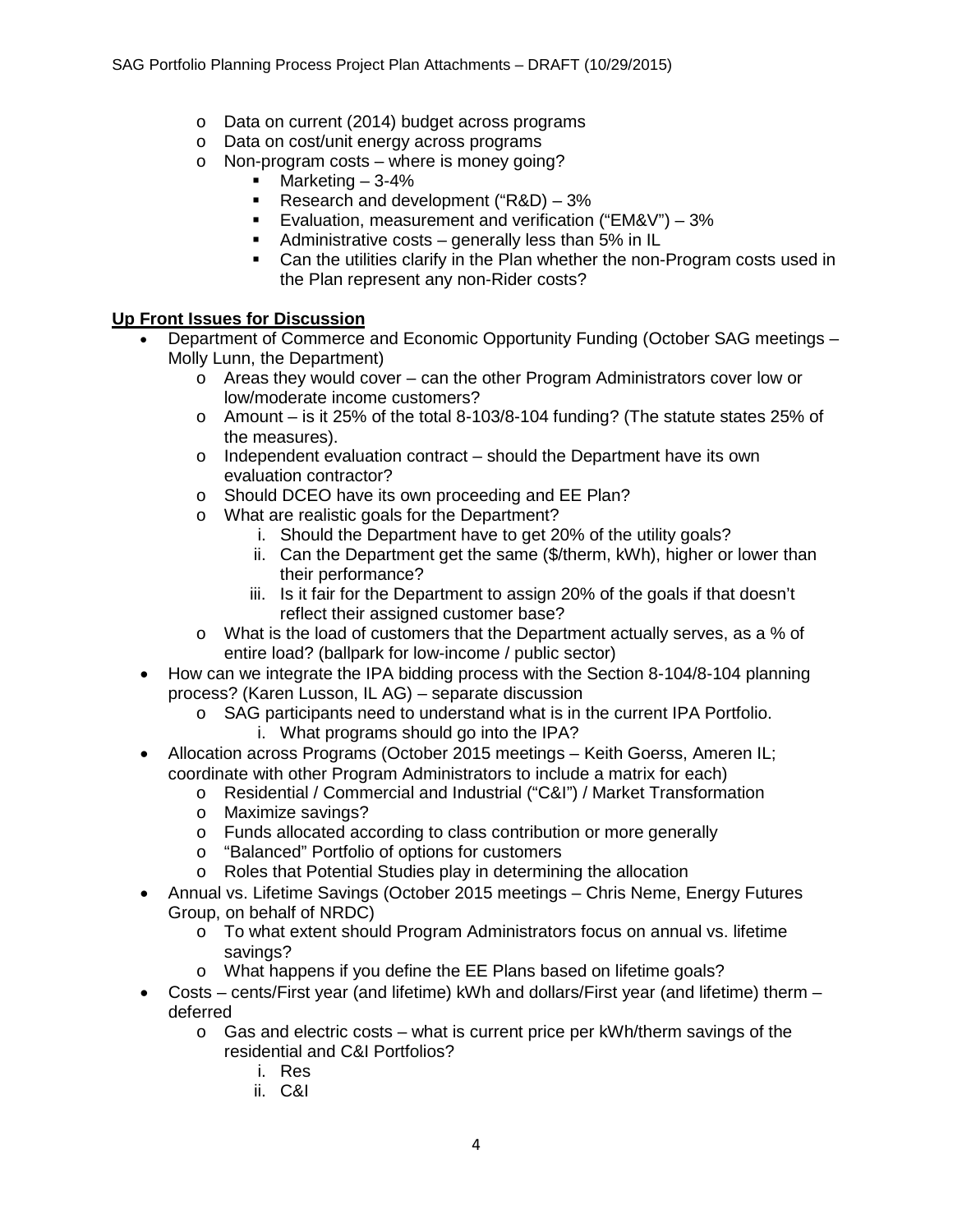- iii. Low Income
- iv. By program?
- o What is reasonably aggressive goal (price/kWh; price/therm) for residential and C&I Portfolios?
- Changes to Current Program Design (starting point current Portfolios) (October SAG meetings – Chris Neme, Energy Futures Group, on behalf of NRDC; in coordination with other stakeholders)
	- o Are any changes needed? Is there evidence to support that change?
	- $\circ$  Custom Programs how do Program Administrators come up with savings?
- Stipulation (SAG Facilitation) October 2015
	- o What are we trying to agree to at the end of this process?
- Policy Manual (Karen Lusson, IL AG) October 2015
	- $\circ$  Confirm that the Policy Manual is a threshold document for the next 3-year Plan.
- Goals on the electric side, will there be 3-year goals and budgets? (Keith Goerss, Ameren IL; in coordination with ComEd) – October 2015
	- $\circ$  This is a statutory interpretation/legal issue. Utilities need to comply with the statutory requirements.
	- o Issues:
		- i. On the savings side, is it a 3-year goal? If it's a multi-year goal, how is the goal calculated?
		- ii. On the budget side, is it a plan-budget or a multi-year budget? Do those budgets change with either forecasts or actual sales data?
		- iii. Policy issue if budgets adjust, goals should adjust accordingly.
- Clean Power Plan how does input from SAG get articulated to IL EPA? What is the relationship between these two processes? – deferred
	- o SAG Facilitation to prepare and present Technical Position Paper on possible SAG Portfolio Planning Process Impacts in October 2015 meetings.

## **Additional Issues for Discussion**

- 1. Funding allocated to low income/moderate income January 2016
	- o Defining "low income" and "moderate income" customers
		- i. Expansion of the low income customer definition.
			- ii. What does "moderate income mean"? What is the purpose of offering programs to this particular subset of customers?
	- o Should there be effort to identify how much these populations contribute? Yes.
	- o Policy Issue: How much to allocate to these customers?
		- i. At a minimum, proportionate share to customer population.
		- ii. Is this concern the share of low/moderate income population, or the share of the total population?
	- o It is possible to offer less efficient equipment for low-income programs and achieve greater savings. (For ex: A 95% AFUE furnace saves apx. 3% more gas than a 92% AFUE furnace, however the cost is apx. 20-25% more). Can the lowincome programs serve more customers with their budget if this approach is utilized?
- 2. Cost-Effectiveness Issues (specific issues are being discussed in different venues)
	- o Cost-Effectiveness Screening Issues
		- i. NEBs
		- ii. Common inputs
			- 1. Transparency in the sources (not always common)
			- 2. Transparency in incremental cost assumptions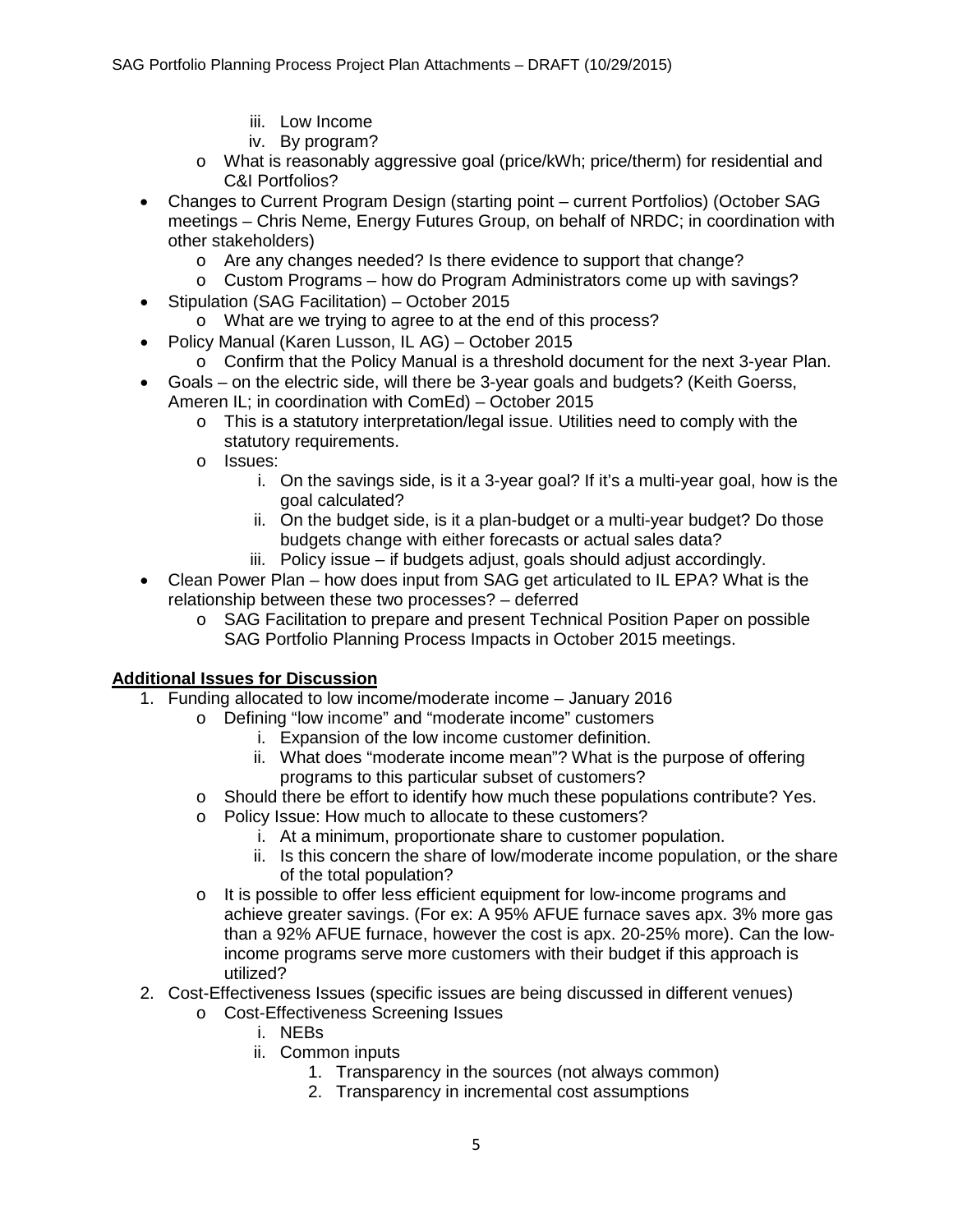- iii. Sensitivity analysis
	- 1. Societal vs. cost of capital discount rate
- iv. Providing joint program TRC results in Plan filings (not an issue since filing dates differ for gas/electric).
- 3. Large C&I Customers
	- o Customers are currently being served; this sector will not be separately addressed as part of the planning process.
- 4. Are we allocating EM&V resources in an ideal way? If not, are there any fundamental changes that need to be considered? – April 2016
	- o How much money impact vs. process?
	- o Forward looking vs. bean counting?
	- o Do we need simple discussion annually about forward-looking EM&V?
- 5. Program Design
	- o What specific programs could be improved? October 2015
	- o Maximizing savings vs. comprehensiveness. Move to threshold issues (a subset of the objectives issue); utilities
	- o New program ideas/new technologies/new services? templates due by Nov. 4
	- $\circ$  Are upstream incentives being utilized to their full potential? October 2015
	- o Gas vs. electric spending (Section 8-104 limits)
	- $\circ$  Smart Grid are we fully leveraging deployment of smart meters through EE? (This question needs to be addressed within the context of where each utility will be in terms of service territory installation rates.) – April 2016 for evaluation
	- $\circ$  Role of Codes and Standards can we claim savings? (Codes Collaborative will this continue?) (Molly Lunn, the Department; Hammad Chaudhry, Nicor Gas)
		- i. Due to the delay, do we want to continue R&D?
		- ii. Key issue is evaluation.
		- iii. Complete the program template.
		- iv. This will be included in the draft IL-NTG Methodologies document circulated for discussion October 2nd.
		- v. Codes are important in the context of the TRM.
	- o Role of Market Transformation
		- i. What are markets we want to prioritize for transformation?
		- ii. How broadly should market transformation be defined?
- 6. If we aim for lifetime savings, what changes would be needed in program design? deferred
- 7. Wasted Energy do we have effective program strategies to capture?
	- o Any SAG participant interested in submitting a program, measure or significant change needs to complete the required template (due by COB on Nov. 9, 2015).
- 8. Portfolio Gaps?
	- o Programs
		- o Technologies
- 9. Potential Studies February 2016
	- o Role of potential studies. How will they be used?
		- i. Gas Are there areas we are not currently getting?
		- ii. IPA Could we use to identify other decisions that could go into Plan?
		- iii. Are there areas we have not been pursuing?
	- o What are the bounds of potential studies?
		- i. Is there information gathered that could be leveraged to update the TRM?
		- ii. Is there information gathered that could inform estimates for nonparticipant spillover?
- 10. Gas-Electric Coordination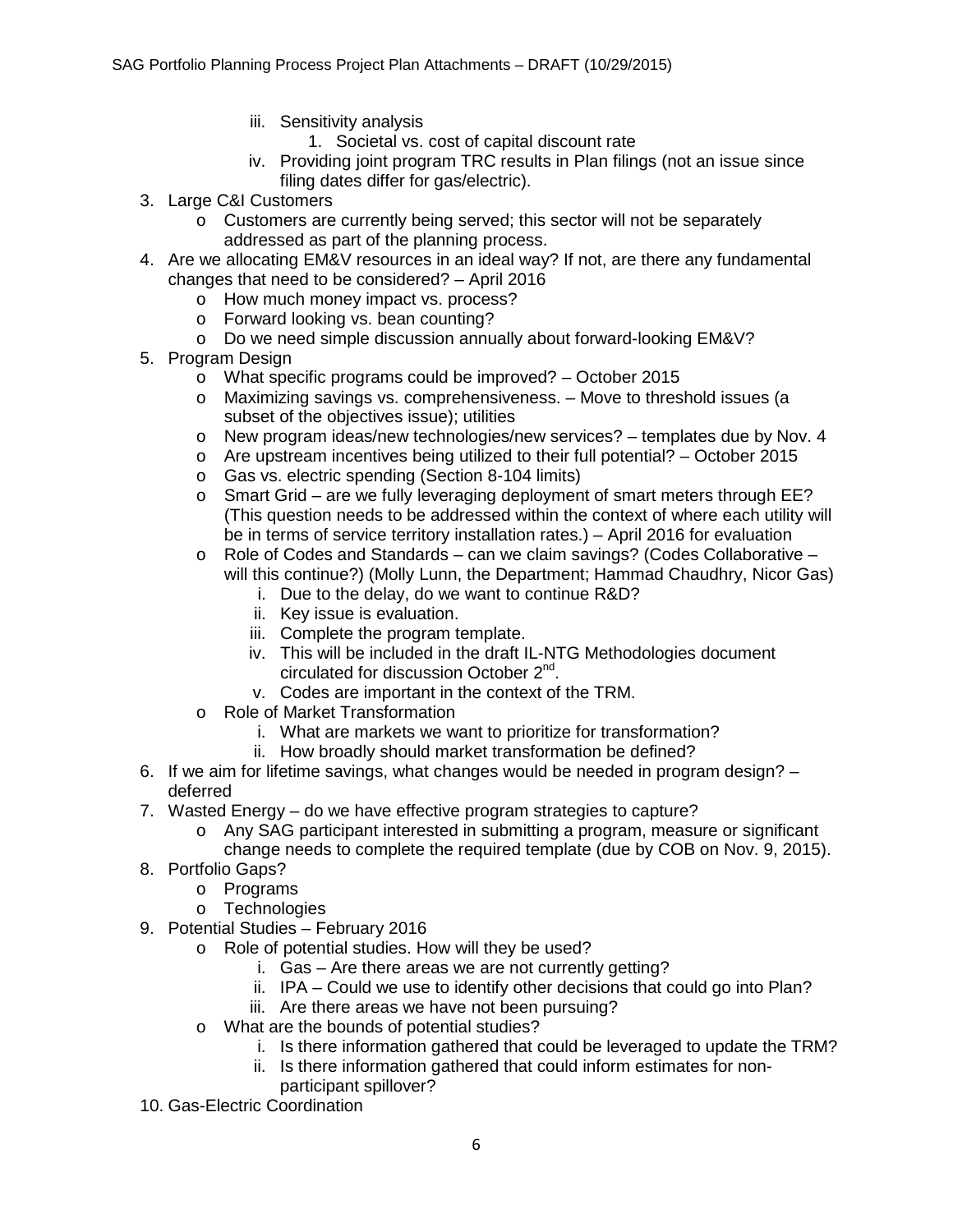- o What programs should be coordinated, ideally?
- o To what extent does lower gas budget preclude full coordination?
- o Providing joint TRC results for programs.
- $\circ$  Timing to facilitate ComEd having gas final numbers when their Plan is filed.
- 11. Adjustable Goals
	- o Reach agreement on the NTG ratios used in the Plan filing.
	- o Transparency in calculations and key inputs to facilitate any adjustments. Use the TRM measure code and articulate any assumptions made in calculating.
	- o Adjustable Goals template will be discussed in a small group in Policy Manual Subcommittee Version 2.0 process.
- 12. Statewide Program Marketing
	- $\circ$  Can we move to statewide trademark and marketing, similar to MASSaves?<sup>[7](#page-6-0)</sup>
	- o Pros/Cons of this approach.
	- o Any SAG participant interested in submitting a program needs to completed the required template (due by COB on Nov. 9, 2015).
- 13. Policy Changes through Policy Manual Subcommittee process
	- o Are any needed? Policy changes will be developed through Policy Manual Subcommittee Version 2.0 process. Completed Proposed Policy Template due by COB on December 4, 2015.
- 14. Demand Response
	- $\circ$  Inclusion in the next Plan. Is it appropriate to continue these programs once the statutory requirement ends? What about customers that have already signed up?
	- o Any SAG participant interested in submitting a program needs to completed the required template (due by COB on Nov. 9, 2015).
- 15. Voltage Optimization
	- o What is the feasibility to offer this? Is this a measure and should it be funded through the Portfolios?
	- o Any SAG participant interested in submitting a program needs to completed the required template (due by COB on Nov. 9, 2015).

<span id="page-6-0"></span> $7$  See [http://www.masssave.com/en/about-mass-save.](http://www.masssave.com/en/about-mass-save)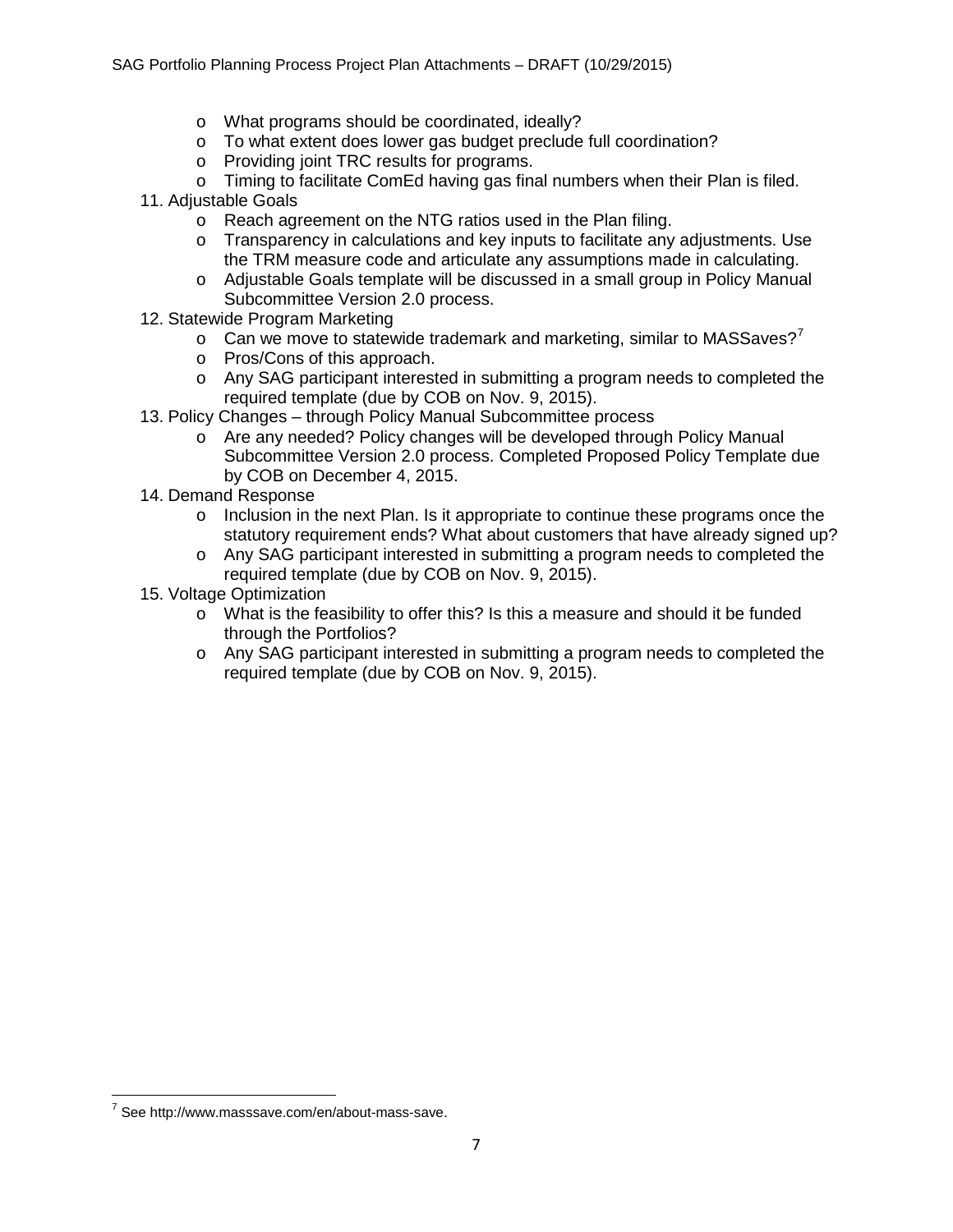# **Attachment C: Schedule for SAG Portfolio Planning Process (2015-2016)**

The schedule below has been developed for the Planning Process by the SAG Facilitation Team.<sup>[8](#page-7-0)</sup> Meeting invitations are circulated to the SAG distribution list. See Attachment C for additional details on SAG Portfolio Planning Process schedule topics. Schedule topics may be re-adjusted, as needed. If adjustments occur, the SAG Facilitation Team will provide advance notice to SAG participants.

## **2015 Schedule Overview**

| 2015 Portfolio Planning Process Meetings                |                                                                                                                                                                                                                                                                                                                                                                                                                                 |                                                                                                                                                                                                                                                                                                                                                                                                              |                                                                    |                                                                                                                                                                                                              |
|---------------------------------------------------------|---------------------------------------------------------------------------------------------------------------------------------------------------------------------------------------------------------------------------------------------------------------------------------------------------------------------------------------------------------------------------------------------------------------------------------|--------------------------------------------------------------------------------------------------------------------------------------------------------------------------------------------------------------------------------------------------------------------------------------------------------------------------------------------------------------------------------------------------------------|--------------------------------------------------------------------|--------------------------------------------------------------------------------------------------------------------------------------------------------------------------------------------------------------|
| Date(s)                                                 | Agenda Item(s)                                                                                                                                                                                                                                                                                                                                                                                                                  | Presenter(s)                                                                                                                                                                                                                                                                                                                                                                                                 | <b>Deliverable</b>                                                 | <b>Next Steps</b>                                                                                                                                                                                            |
| Tues.,<br>July 28                                       | Stakeholder Group<br>Discussion on SAG<br>Portfolio Planning<br>Process                                                                                                                                                                                                                                                                                                                                                         | Annette Beitel, EE<br><b>SAG Facilitator</b>                                                                                                                                                                                                                                                                                                                                                                 | <b>Draft Portfolio</b><br>Planning<br>Process Plan<br>document     | 1) Circulate updated<br>final draft SAG<br>Portfolio Planning<br>Process Project Plan<br>prior to September<br>meeting.<br>2) Confirm<br>presenters/topics for<br>Sept. meetings.                            |
|                                                         |                                                                                                                                                                                                                                                                                                                                                                                                                                 |                                                                                                                                                                                                                                                                                                                                                                                                              |                                                                    |                                                                                                                                                                                                              |
| Mon.,<br><b>Sept. 28</b><br>- Tues.,<br><b>Sept. 29</b> | Day 1<br>1. IL-NTG Working Group<br>Report-out<br>2. Clean Power Plan -<br>Overview of Final Rule<br>3. Illinois Energy<br>Roadmap Overview<br>4. State Carbon<br><b>Emissions Tool</b><br>5. NRDC Analysis (TBD)<br>6. How does the Clean<br>Power Plan impact the<br><b>SAG Portfolio Planning</b><br>Process?<br>7. ComEd presents<br>current Portfolio (EPY7)<br>8. Ameren IL presents<br>current Portfolio (EPY7,<br>GPY4) | 1. Residential - Jane<br>Colby, Cadmus; C&I -<br>David Diebel, ADM<br>2. Julia Friedman,<br><b>MEEA</b><br>3. Molly Lunn, the<br>Department of<br>Commerce and<br><b>Economic Opportunity</b><br>4. Becky Stanfield,<br><b>NRDC</b><br>5. Chris Neme, Energy<br>Futures Group, on<br>behalf of NRDC<br>6. Annette Beitel, SAG<br>Facilitator<br>7. Todd Thornburg,<br>ComEd<br>8. Keith Goerss,<br>Ameren IL | Presentations<br>due by Sept.<br>22.                               | To be determined<br>following meeting<br>discussion.                                                                                                                                                         |
|                                                         | Day 2<br>1. TRM Version 5.0<br>Update<br>2. Addt'l Program<br>Administrator<br>presentations on current<br>Portfolios, including IPA<br>programs (Ameren IL and<br>ComEd).                                                                                                                                                                                                                                                      | 1. Sam Dent and<br>Cheryl Jenkins, VEIC<br>2. Program<br>Administrators (Keith<br>Goerss, Ameren IL;<br>Jim Jerozal, Nicor<br>Gas; Paige Knutsen,<br>Franklin Energy on<br>behalf of PG-NSG;<br>Molly Lunn, the Dept.)                                                                                                                                                                                       | Completed<br>Portfolio<br>Planning<br>Template due<br>by Sept. 15. | <b>Initial Stakeholder</b><br>input on current<br>programs and<br>programs that could be<br>improved. Discuss<br>consensus stakeholder<br>input on areas of<br>existing portfolio to<br>scale-up/scale down. |

<span id="page-7-0"></span><sup>8</sup> The 2015 and 2016 schedule also includes regular SAG topics, as indicated in yellow highlight in Attachment C.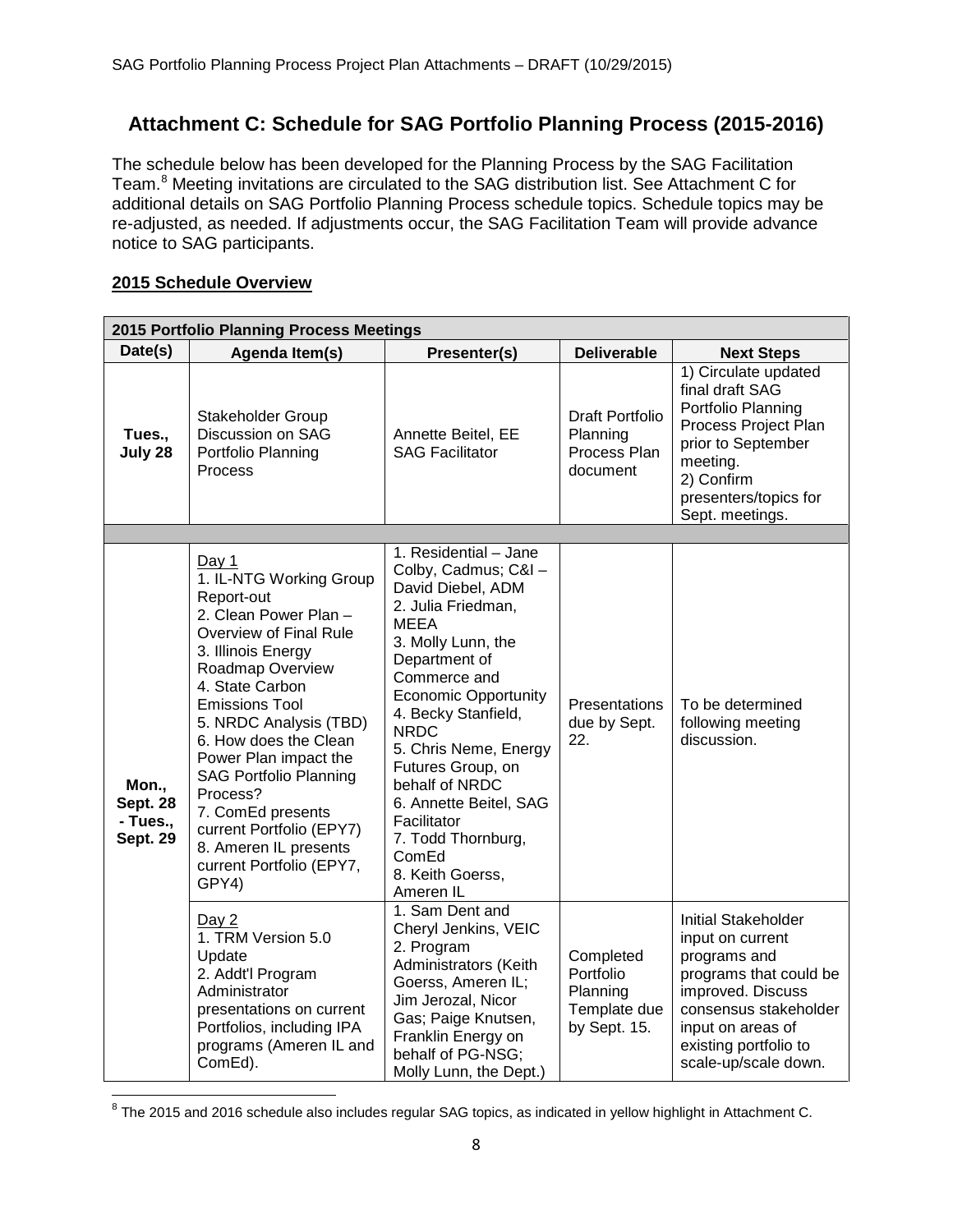| 2015 Portfolio Planning Process Meetings       |                                                                                                                                                                                                                                                                                                                                                                                                                                                                                                                                                                                           |                                                                                                                                                                                                                                                                                                                                                                                                                                                |                                                                       |                                                                                                                                                                                                                                 |
|------------------------------------------------|-------------------------------------------------------------------------------------------------------------------------------------------------------------------------------------------------------------------------------------------------------------------------------------------------------------------------------------------------------------------------------------------------------------------------------------------------------------------------------------------------------------------------------------------------------------------------------------------|------------------------------------------------------------------------------------------------------------------------------------------------------------------------------------------------------------------------------------------------------------------------------------------------------------------------------------------------------------------------------------------------------------------------------------------------|-----------------------------------------------------------------------|---------------------------------------------------------------------------------------------------------------------------------------------------------------------------------------------------------------------------------|
| Date(s)                                        | Agenda Item(s)                                                                                                                                                                                                                                                                                                                                                                                                                                                                                                                                                                            | Presenter(s)                                                                                                                                                                                                                                                                                                                                                                                                                                   | <b>Deliverable</b>                                                    | <b>Next Steps</b>                                                                                                                                                                                                               |
|                                                |                                                                                                                                                                                                                                                                                                                                                                                                                                                                                                                                                                                           |                                                                                                                                                                                                                                                                                                                                                                                                                                                |                                                                       |                                                                                                                                                                                                                                 |
| Mon.<br>Oct. 26 -<br>Tues.,<br>Oct. 27         | Days 1-2<br>1. Current Program<br>Feedback<br>2. Department of<br>Commerce and Economic<br><b>Opportunity Funding</b><br>3. Annual vs. lifetime<br>savings<br>4. Allocation across<br>Programs<br>5. Preliminary Potential<br><b>Study Results (Ameren</b><br>IL)<br>6. Clean Power Plan<br>follow-up: Overview of<br>Impacts<br>7. Portfolio Planning<br>Follow-up: Stipulation<br>Goals; Policy Manual -<br><b>Threshold Issue</b><br>8. Follow-up: Consent<br>Agreement/ Stipulation<br>9. Electric Goals - 3/year<br>Goals/budgets<br>10. Portfolio Goals for<br>next 3-year EE Plans | 1. Chris Neme, Energy<br>Futures Group, on<br>behalf of NRDC<br>2. Molly Lunn, the<br>Department<br>3. Chris Neme, Energy<br>Futures Group, on<br>behalf of NRDC<br>4. Keith Goerss,<br>Ameren IL<br>5. Keith Goerss,<br>Ameren IL<br>6. SAG Facilitation<br>7. SAG Facilitation;<br>Karen Lusson, IL AG<br>8. SAG Facilitation;<br>Kristol Whatley,<br>Ameren IL<br>9. Keith Goerss,<br>Ameren <sub>IL</sub><br>10. Program<br>Administrators | Presentations<br>due by Oct.<br>19.                                   | <b>SAG Facilitation Team</b><br>to track stakeholder<br>input on current<br>Programs and<br>planning issues.<br><b>Completed Proposed</b><br>New Program Idea<br>Template for any new<br>ideas due by COB on<br>Monday, Nov. 9. |
|                                                |                                                                                                                                                                                                                                                                                                                                                                                                                                                                                                                                                                                           |                                                                                                                                                                                                                                                                                                                                                                                                                                                |                                                                       |                                                                                                                                                                                                                                 |
| Mon.,<br>Nov. 16 -<br>Tues.,<br><b>Nov. 17</b> | Days 1-2<br>1. Presentations on<br>Proposed New Program<br>Ideas<br>2. <b>Illinois Clean Energy</b><br>Finance "Tune-Up" Memo<br>3. Clean Power Plan<br>follow-up: Draft EM&V<br>Guidelines<br>4. SAG Portfolio Planning<br>Follow-up: Updated draft<br>Stipulation;<br>Acknowledgement and<br>Agreement<br>5. Follow-up: Common<br>Program Administrator<br>Objectives                                                                                                                                                                                                                   | 1. Presenters TBD<br>(Note - completed<br>Proposed New<br>Program Idea<br>Templates were due<br>by Nov. 9).<br>2. Molly Lunn,<br>Department<br>3. Rob Neumann,<br>Navigant<br>4. Annette Beitel, EE<br>SAG Facilitator; Karen<br>Lusson, IL AG; Kristol<br>Whatley, Ameren IL<br>5. Annette Beitel, EE<br><b>SAG Facilitator</b>                                                                                                               | Presentations<br>due by Nov.<br>9.                                    | Consensus<br>stakeholder input on<br>which new initiatives<br>should be included in<br>portfolio plans.                                                                                                                         |
|                                                |                                                                                                                                                                                                                                                                                                                                                                                                                                                                                                                                                                                           |                                                                                                                                                                                                                                                                                                                                                                                                                                                |                                                                       |                                                                                                                                                                                                                                 |
| Mon.,<br>Dec. 14 -<br>Tues.,<br>Dec. 15        | Day 1<br>1. Smart T-stat Follow-up<br>(Navigant); Nicor Gas<br>presentation on Emerging<br><b>Technologies Program t-</b>                                                                                                                                                                                                                                                                                                                                                                                                                                                                 | 1. Bill Provencher,<br>Navigant; Jim Jerozal,<br>Nicor Gas<br>2. Presenters TBD<br>(Note - completed                                                                                                                                                                                                                                                                                                                                           | Note:<br>Proposed<br>Policy<br>Templates<br>due by COB<br>December 4. | Consensus<br>stakeholder input on<br>which new initiatives<br>should be included in<br>portfolio plans.                                                                                                                         |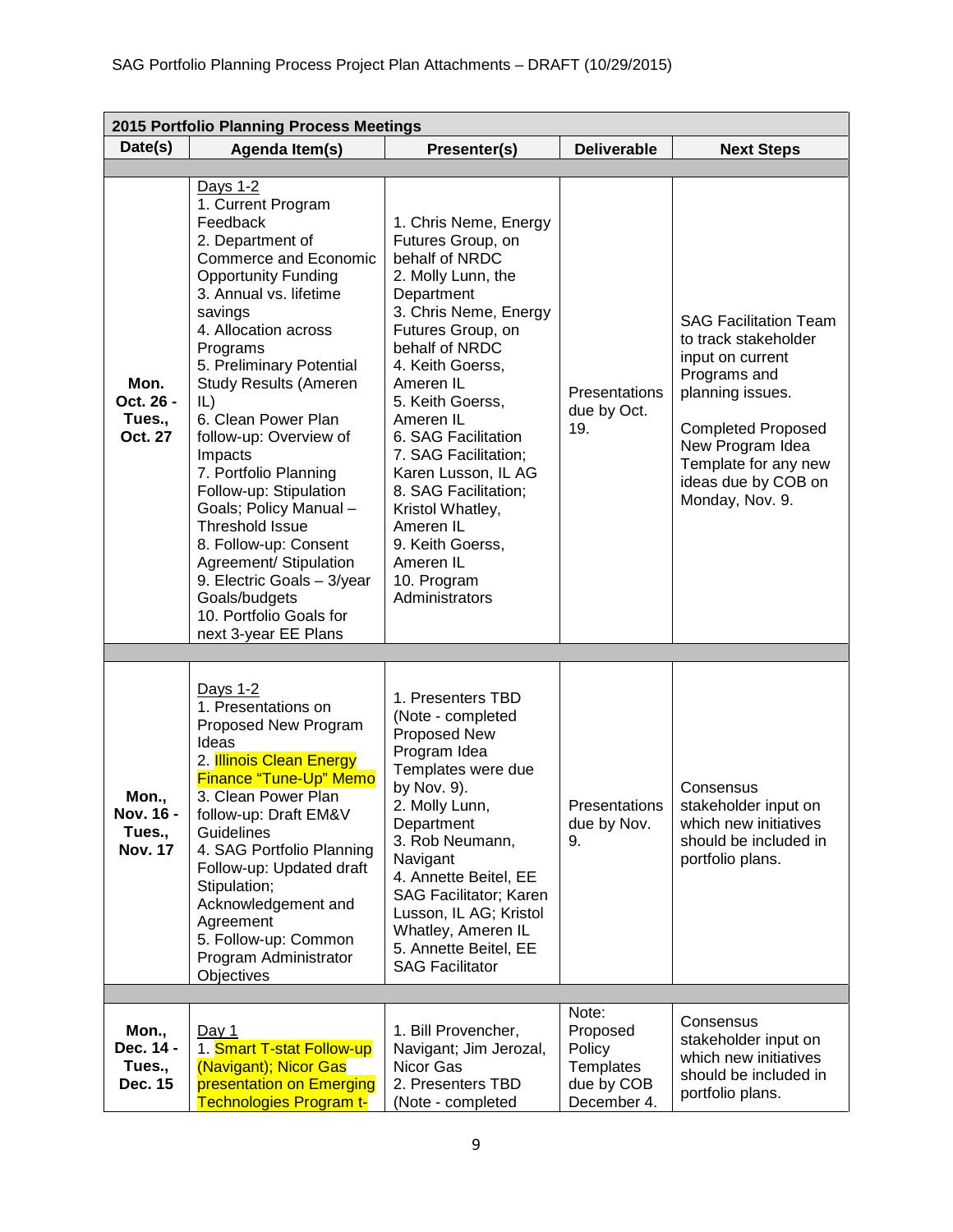| 2015 Portfolio Planning Process Meetings |                                                                                                                                                                                                                                                    |                                                                                                                                                      |                                           |                                                                                                                                                                                   |
|------------------------------------------|----------------------------------------------------------------------------------------------------------------------------------------------------------------------------------------------------------------------------------------------------|------------------------------------------------------------------------------------------------------------------------------------------------------|-------------------------------------------|-----------------------------------------------------------------------------------------------------------------------------------------------------------------------------------|
| Date(s)                                  | Agenda Item(s)                                                                                                                                                                                                                                     | Presenter(s)                                                                                                                                         | <b>Deliverable</b>                        | <b>Next Steps</b>                                                                                                                                                                 |
|                                          | stat results<br>2. Presentations on<br>Proposed New Program<br>Ideas                                                                                                                                                                               | <b>Proposed New</b><br>Program Idea<br>Templates were due<br>by Nov. 9).                                                                             |                                           |                                                                                                                                                                                   |
|                                          | Day 2<br>1. Additional Proposed<br>New Program Ideas<br>2. Multifamily<br>Opportunities; EE for All<br>Recommendations<br>3. Follow-up on energy<br>policy / legislation (as<br>needed)<br>4. Street lighting - both<br>Dept. and utility programs | 1. Presenter TBD<br>2. Presenters TBD<br>3. Annette Beitel, EE<br><b>SAG Facilitator</b><br>4. Keith Goerss,<br>Ameren IL; Molly<br>Lunn, Department | <b>Presentations</b><br>due by Dec.<br>8. | Discuss stakeholder<br>input and consensus<br>on new programs and<br>initiatives to pursue.<br>Achieve common<br>understanding on new<br>policy impacts on<br>portfolio planning. |

# **2016 Schedule Overview**

| Date(s)<br><b>Deliverable</b><br>Agenda Item(s)<br>Presenter(s)<br><u>Day 1</u><br>1. IPA - which programs                                                                                                                                                                                                                                                                                                                         | 2016 Portfolio Planning Process Meetings |                       |  |                                              |  |
|------------------------------------------------------------------------------------------------------------------------------------------------------------------------------------------------------------------------------------------------------------------------------------------------------------------------------------------------------------------------------------------------------------------------------------|------------------------------------------|-----------------------|--|----------------------------------------------|--|
|                                                                                                                                                                                                                                                                                                                                                                                                                                    |                                          |                       |  | <b>Next Steps</b>                            |  |
| 16-111.5B?<br><b>SAG Facilitator</b><br><b>Discuss</b><br><b>Presentations</b><br>2. Low-Income Funding<br>2. Karen Lusson, IL<br>due by Jan.<br>and Budget Allocation<br>AG<br>19.<br>3. Program<br>consensus.<br>Administrators<br>3. High-level Portfolio<br><b>Budgets</b><br>Mon. Jan 25 -                                                                                                                                    | will be included in Section              | 1. Annette Beitel, EE |  | stakeholder<br>input and seek                |  |
| Tues., Jan. 26<br>Day $2$<br><b>Discuss</b><br>1. Leveraging Other<br>Players (cities, non-profits,<br>1. Annette Beitel, SAG<br>Facilitator<br><b>Presentations</b><br>etc.)<br>consensus.<br>2. SAG Feedback on<br>2. Annette Beitel, SAG<br>due by Jan.<br>Provide<br>19.<br>Dept. Programs (ICC<br>Facilitator; Molly Lunn,<br>Directive); Market<br>the Department<br>Dept.<br><b>Transformation Initiatives</b><br>programs. |                                          |                       |  | stakeholder<br>input and seek<br>feedback on |  |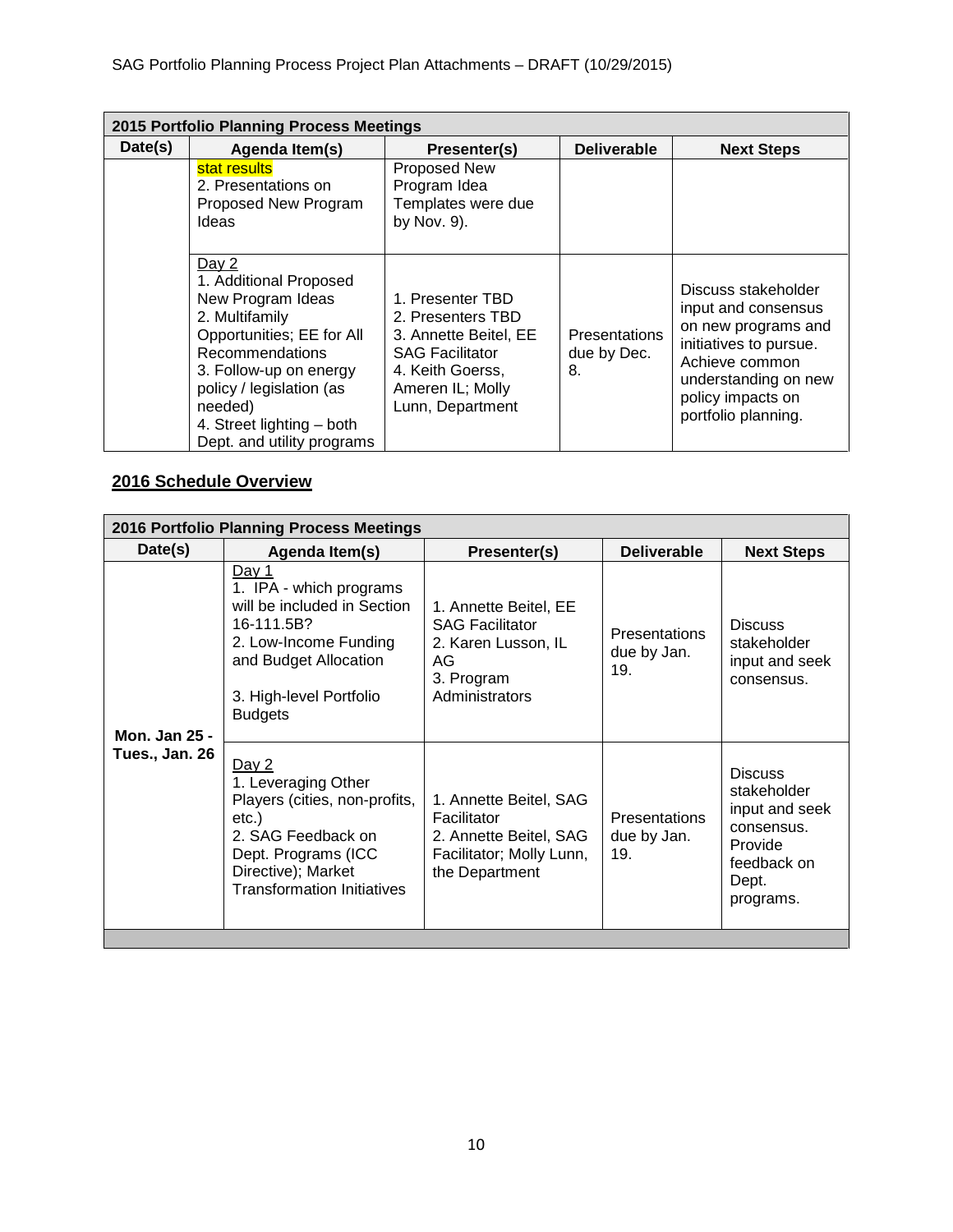| 2016 Portfolio Planning Process Meetings |                                                                                                                                                                                                 |                                                                                                                                  |                                                                                                             |                                                                                                                   |
|------------------------------------------|-------------------------------------------------------------------------------------------------------------------------------------------------------------------------------------------------|----------------------------------------------------------------------------------------------------------------------------------|-------------------------------------------------------------------------------------------------------------|-------------------------------------------------------------------------------------------------------------------|
| Date(s)                                  | Agenda Item(s)                                                                                                                                                                                  | Presenter(s)                                                                                                                     | <b>Deliverable</b>                                                                                          | <b>Next Steps</b>                                                                                                 |
| Mon. Feb. 22<br>- Tues., Feb.<br>23      | Day 1<br>1. Ameren IL Potential<br>Study results (high level)<br>2. ComEd Potential Study<br>results                                                                                            | 1. Keith Goerss,<br>Ameren IL<br>2. Todd Thornburg,<br>ComEd                                                                     | Presentations<br>(high level) on<br>Potential<br>Study results<br>due Feb. 15                               | <b>Educate SAG</b><br>on Potential<br>Study results.<br>Discuss how<br>results will<br>impact Portfolio<br>plans. |
|                                          | Day 2<br>1. Department Potential<br>Study results (high level)<br>2. Nicor Gas Potential<br>Study results (high level)<br>3. Peoples Gas - North<br>Shore Gas Potential Study<br><b>Results</b> | 1. Molly Lunn, the<br>Department<br>2. Jim Jerozal, Nicor<br>Gas<br>3. Paige Knutsen,<br>Franklin Energy, on<br>behalf of PG-NSG | Presentations<br>(high level) on<br>Potential<br>Study results<br>due Feb. 15                               | Same as<br>above.                                                                                                 |
|                                          |                                                                                                                                                                                                 |                                                                                                                                  |                                                                                                             |                                                                                                                   |
| Tues., March<br>22                       | Program Administrators<br>present high-level draft<br>Portfolio Plans                                                                                                                           | Ameren IL, ComEd,<br>Department, Nicor<br>Gas, Peoples Gas -<br>North Shore Gas                                                  | Program<br>Administrator<br>presentations<br>on high level<br>draft Portfolio<br>Plans due by<br>March 6.   | <b>Build</b><br>consensus with<br>stakeholder<br>input on issues.                                                 |
|                                          |                                                                                                                                                                                                 |                                                                                                                                  |                                                                                                             |                                                                                                                   |
| Mon. April 25<br>- Tues., April<br>26    | Day 1<br>1. EM&V Resources and<br>Planning.<br>2. CUB Proposal                                                                                                                                  | 1. Presenters TBD<br>2. Kristin Munsch, CUB                                                                                      | Presentations<br>due by April<br>18.                                                                        | <b>Build</b><br>consensus with<br>stakeholder                                                                     |
|                                          | Day $2$<br>Additional topics TBD.                                                                                                                                                               | Presenters TBD                                                                                                                   |                                                                                                             | input on issues.                                                                                                  |
|                                          |                                                                                                                                                                                                 |                                                                                                                                  |                                                                                                             |                                                                                                                   |
| <b>Mon., May 16</b><br>- Wed. May 18     | Day $1$<br>Utilities (electric) present<br>draft Portfolio Plans.                                                                                                                               | George Malek,<br>ComEd; Keith Goerss,<br>Ameren IL                                                                               | Program<br>Administrators<br>(electric, gas,<br>Department)<br>to circulate<br>draft Portfolio<br>Plans for | <b>Build</b><br>consensus on<br>draft Portfolio<br>Plans with<br>stakeholder<br>input.                            |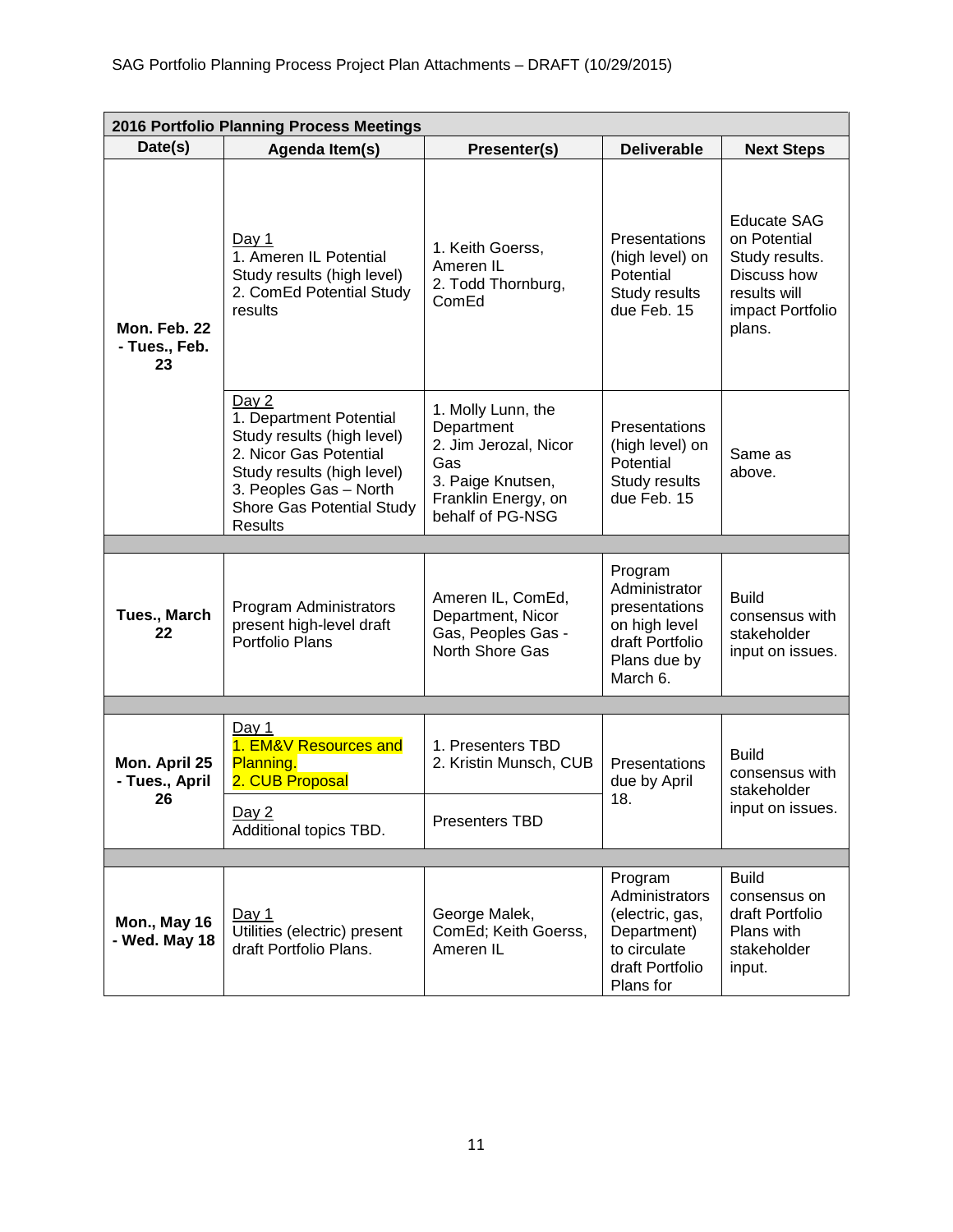| 2016 Portfolio Planning Process Meetings         |                                                                                                                                                                                                                        |                                                                                            |                                                                                                                                         |                                                                                                                                                                                         |
|--------------------------------------------------|------------------------------------------------------------------------------------------------------------------------------------------------------------------------------------------------------------------------|--------------------------------------------------------------------------------------------|-----------------------------------------------------------------------------------------------------------------------------------------|-----------------------------------------------------------------------------------------------------------------------------------------------------------------------------------------|
| Date(s)                                          | Agenda Item(s)                                                                                                                                                                                                         | Presenter(s)                                                                               | <b>Deliverable</b>                                                                                                                      | <b>Next Steps</b>                                                                                                                                                                       |
|                                                  | Day 2<br>Continue discussion of<br>electric draft Portfolio<br>Molly Lunn,<br>15.<br>Department of<br>Plans, if needed.<br>Commerce and<br><b>Economic Opportunity</b><br>Department presents draft<br>Portfolio Plan. | review and<br>comment by<br>Monday, April<br>Stakeholder<br>comments on<br>draft Portfolio | Draft consent<br>agreement and<br>Comparison<br>Exhibit<br>circulated for<br>review Wed.,<br>June 8. All<br>stakeholder<br>comments due |                                                                                                                                                                                         |
|                                                  | Day 3<br>Utilities (gas) present draft<br>Portfolio Plans.                                                                                                                                                             | Jim Jerozal, Nicor Gas;<br>Pat Michalewicz,<br>Peoples Gas-North<br>Shore Gas              | Plans due<br>Friday, May 6<br>(15 Business<br>Days for<br>review).                                                                      | by Wed., June<br>22 (10<br><b>Business Days</b><br>for review).                                                                                                                         |
|                                                  |                                                                                                                                                                                                                        |                                                                                            |                                                                                                                                         |                                                                                                                                                                                         |
| Mon., June 27<br>- Tues., June<br>28             | Day $1$<br>1. TRM Version 6.0 -<br><b>Discussion of Priority</b><br><b>Measures</b><br>2. Discuss updated draft<br>electric and Department<br>Portfolio Plans and build<br>consensus with<br>stakeholder input.        | 1. Cheryl Jenkins and<br>Sam Dent, VEIC<br>2. Various; Annette<br>Beitel, SAG Facilitator  | Updated<br>electric,<br>Department,<br>and gas draft<br>Portfolio Plan<br>filings due Fri.,<br>June 10.                                 | Continue<br>building<br>consensus on<br>updated draft<br>electric and<br>Dept. Portfolio<br>Plans. Note:<br><b>Updated gas</b><br>plans to be<br>discussed in<br>July and<br>September. |
|                                                  | Day 2<br>Finalize consensus on<br>draft electric and<br><b>Department Portfolio</b><br>Plans with stakeholder<br>input (consent<br>agreements, Comparison<br>Exhibits).                                                | Annette Beitel, SAG<br>Facilitator; Various                                                |                                                                                                                                         | Finalize<br>consensus on<br>draft electric<br>and<br>Department<br>Portfolio Plans<br>with<br>stakeholder<br>input by July<br>15.                                                       |
|                                                  |                                                                                                                                                                                                                        |                                                                                            |                                                                                                                                         |                                                                                                                                                                                         |
| Tues., July 26                                   | Discuss updated draft gas<br>Portfolio Plans and build<br>consensus with<br>stakeholder input.                                                                                                                         | Annette Beitel, SAG<br>Facilitator; Various                                                |                                                                                                                                         | Continue<br>building<br>consensus on<br>updated gas<br>Portfolio Plans.<br>Note: Final gas<br>consensus<br>discussion will<br>take place in<br>September.                               |
| <b>Deliverable</b><br>Deadline: Fri.,<br>July 15 | Finalize consent agreements with any non-consensus items (electric, Department).                                                                                                                                       |                                                                                            |                                                                                                                                         |                                                                                                                                                                                         |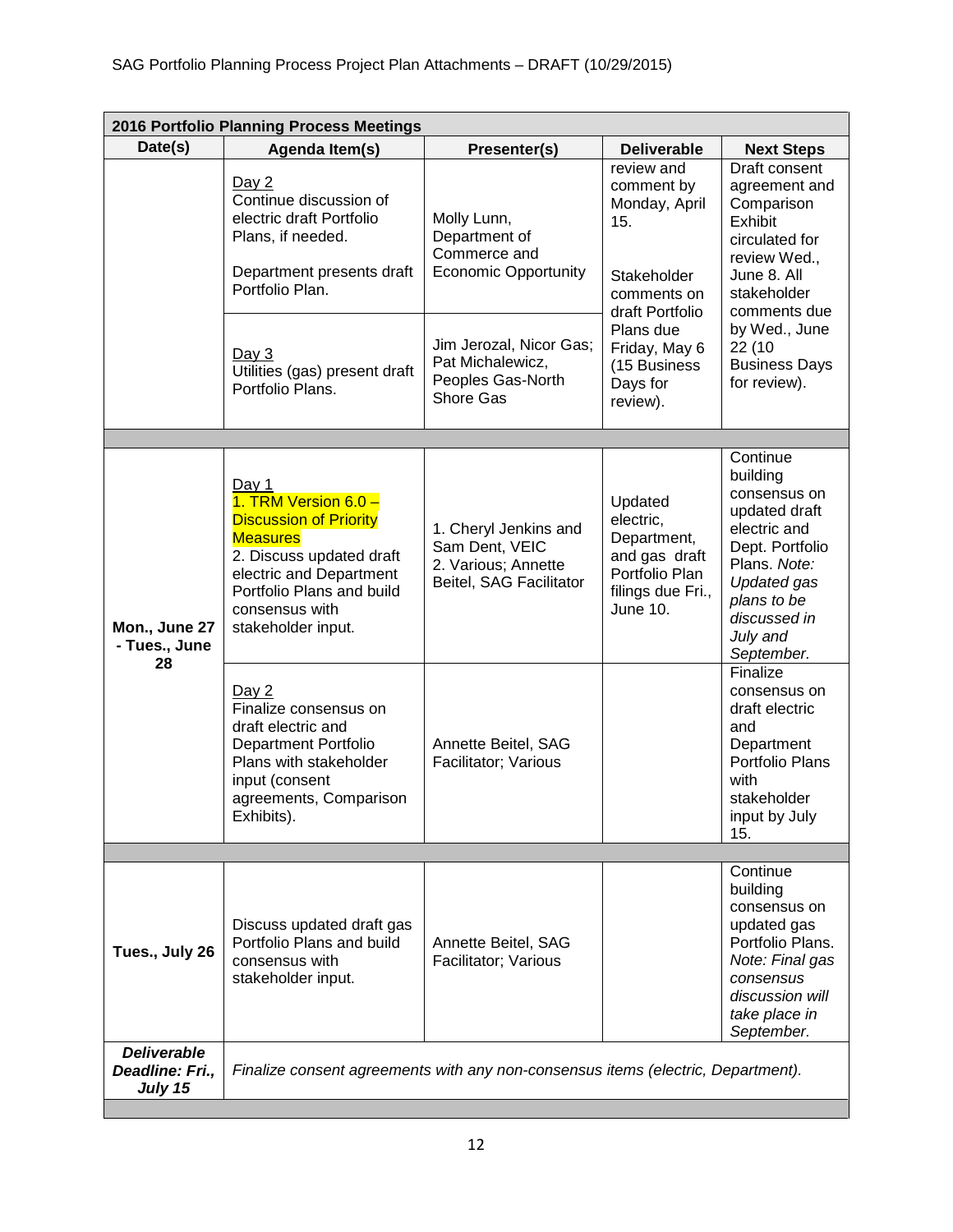| 2016 Portfolio Planning Process Meetings |                                                                                                                               |                                             |                    |                                                                                                       |
|------------------------------------------|-------------------------------------------------------------------------------------------------------------------------------|---------------------------------------------|--------------------|-------------------------------------------------------------------------------------------------------|
| Date(s)                                  | Agenda Item(s)                                                                                                                | Presenter(s)                                | <b>Deliverable</b> | <b>Next Steps</b>                                                                                     |
| Tues., Sept. 6                           | Finalize consensus on<br>draft gas Portfolio Plans<br>with stakeholder input<br>(consent agreements,<br>Comparison Exhibits). | Annette Beitel, SAG<br>Facilitator; Various |                    | Finalize<br>consensus on<br>draft electric /<br>Dep. Portfolio<br>Plans with<br>stakeholder<br>input. |
| Thurs., Sept.<br>15                      | Finalize consent agreements with any non-consensus items (gas).                                                               |                                             |                    |                                                                                                       |

# **2015 Meetings**

Proposed presenters are identified in parenthesis. The purpose of each meeting is described prior to the list of meeting topics. Goals for each meeting are listed below meeting topics. Deliverables and due dates can be found in the Portfolio Project Plan. Monthly schedules also include "regular" SAG topics, as applicable. "Regular" SAG topics are highlighted in yellow.

**July** (Large Group SAG Meeting – July 28<sup>th</sup>, 2015)

• *Purpose: To narrow key issues; determine if there are additional issues; discuss questions and next steps.*

## **Meeting Topics:**

- Stakeholder Group Discussion (Annette Beitel, SAG Facilitator)
	- o Expected outcome
	- o Review scope, deliverables, and responsibilities
	- o Lessons learned from the Policy Manual development process
	- o Scope what will stakeholders seek to reach resolution on?
		- **-** Overall budget
		- **Targets**
		- **List of Programs**
		- **New Initiatives**
		- Be clear about what will be left to the administrator's discretion:
			- Allocation of funds to different programs
			- Program details
	- o Schedule/deliverables/responsibilities
	- o Question for discussion:
		- How do we retain focus on key issues and avoid spending too much time on issues that either are not of general interest, are not going to have big impacts on statutory objectives and/or impinge on Program Administrator discretion?
- **Goals:**
	- o Agreement on Process: Stakeholder discussion/agreement about scope/schedule/deliverables/goals of stakeholder Portfolio planning process
	- o Agreement on Process Rules: Reach agreement on process and how to avoid spending unnecessary time on unproductive discussions on minor issues/details.

## **August (Prep Work):**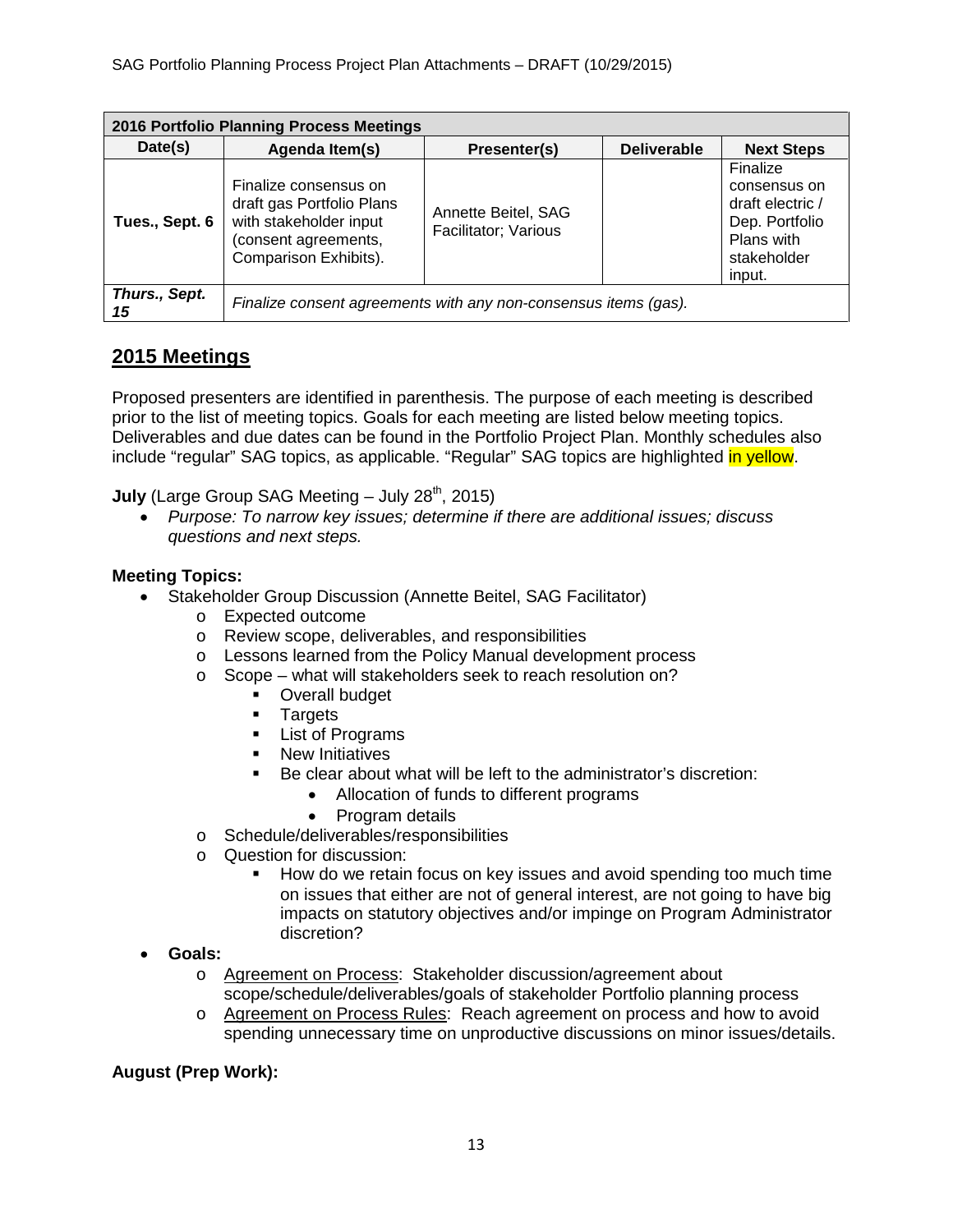- Develop Program Administrator Portfolio/Program Data template on current Portfolios (Sue Nathan, AEG; with input from Program Administrators; SAG Facilitation)
- Develop Project Plan, schedule and process "Ground Rules," including settlement discussion rules. (SAG Facilitation; Kristol Whatley to propose draft stipulation and settlement policies)
- Identify all parties who should be notified of planning process and schedule so they can participate when interested (SAG Facilitation):
	- o Prior EE Plan intervenors
	- o Others:
		- Cities: City of Chicago; Metropolitan Mayor's Caucus
		- **Large C&I customers and representatives**
		- **-** Low Income (HUD, Chicago Housing Authority, other authorities Rockford, IL AG recommendation on low income rep)
	- o Any other parties?
- **Goal:**
	- o Various parties to complete prep work to ensure an informed planning process.

# **September (Prep Work):**

- Program Administrators to complete Portfolio/Program Data in common template (2014 Base Year)
	- o Program NTG and TRCs
	- o Program cost/unit energy
	- o Program budgets and savings
	- o Any other data?
		- Admin costs (Portfolio-Level Admin, M&O)
- Program Administrators to provide C/E screening inputs in template (besides TRM values)
	- o Confidential items (avoided costs) don't have to be included
		- Any basis for confidential avoided costs?
		- NDA for parties to review who want to?
		- At least generic \$/MW value
		- Cost per marginal MWh should be disclosed so we can use for general cost-effectiveness.
	- o NEBs Portfolio or measure-level?
- Develop "Portfolio and Program Filing Template" (SAG Facilitation; review Massachusetts filing for ideas):
	- o Portfolio Template
		- **Front Matter**
	- o Program Template
		- Existing programs key changes
		- New Programs more detail
- Survey of other leading jurisdictions to identify program gaps (VT, MA, CA, Other Midwestern) (SAG Facilitation; Stakeholders)
- **Goal:**
	- o Various parties to complete prep work to ensure planning process informed.

## **September (SAG Meeting +1, Monday/Tuesday – September 28-29th)**

• *Purpose: To educate SAG. Discuss questions and/or concerns. Determine whether there are additional threshold and general allocation issues to consider. Discuss whether there are additional program types in IL that could be improved in the next Plan cycle.*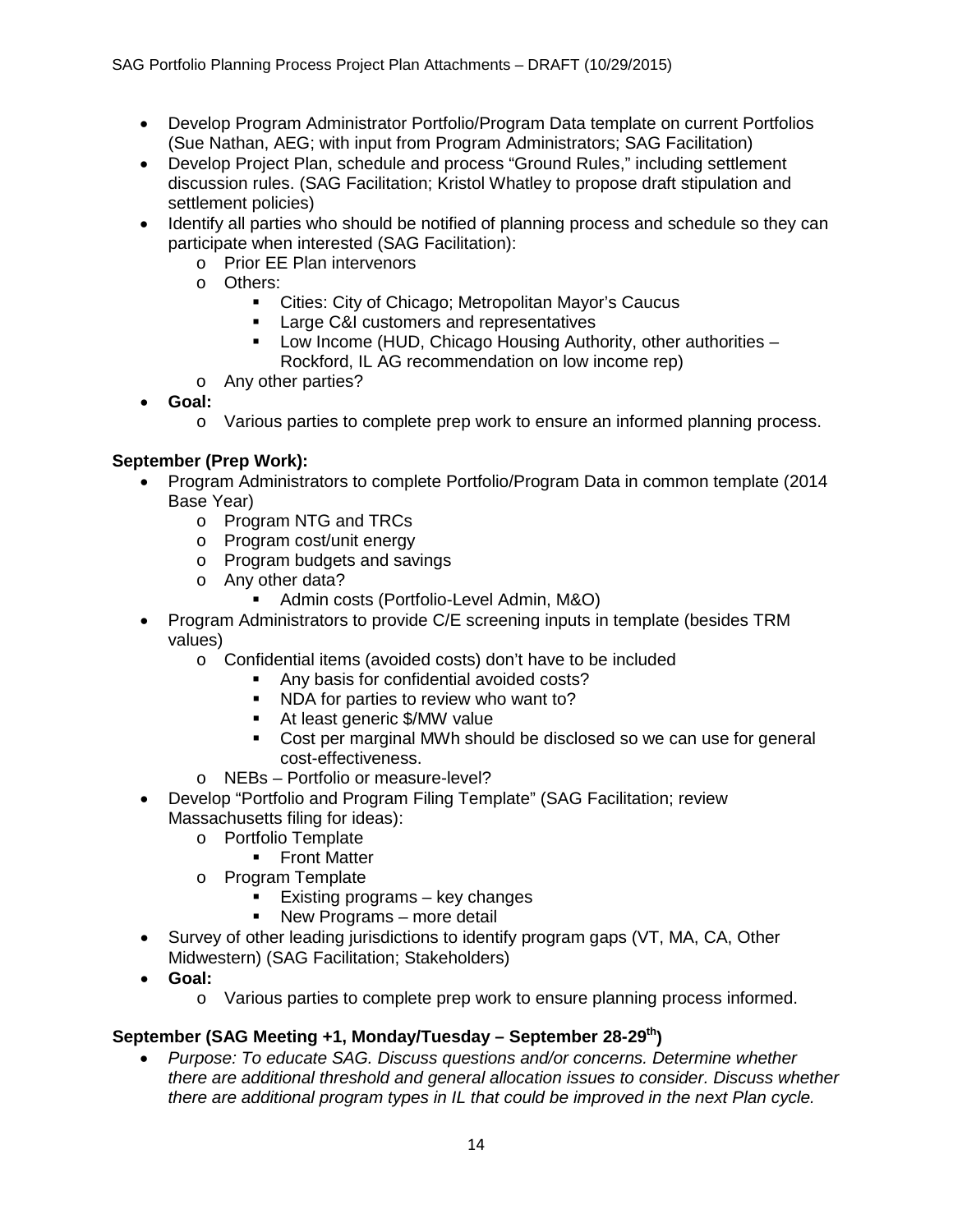# **Meeting Topics (Day 1):**

- IL-NTG Working Group Report-out (Residential Jane Colby, Cadmus; C&I David Diebel, ADM)
- Clean Power Plan:
	- o Clean Power Plan Overview of Final Rule (Julia Friedman, MEEA)
	- o Illinois Energy Roadmap Overview (Molly Lunn, the Department of Commerce and Economic Opportunity; Kevin Green, IL EPA)
	- o Clean Power Plan Tool; M.J. Bradley (Becky Stanfield, NRDC)
- SAG Portfolio Planning Process Kick-off (Annette Beitel, EE SAG Facilitator)
- Draft Consent Agreement/Proposed Stipulation; Proposed Path Forward Planning Discussions (Annette Beitel, EE SAG Facilitator; Kristol Whatley, Ameren IL)
- ComEd Overview of EPY7 (Todd Thornburg, ComEd)
- Ameren IL Overview of EPY7/GPY4 (Keith Goerss, Ameren IL)

# **Meeting Topics (Day 2):**

- TRM Version 5.0 Update (Sam Dent and Cheryl Jenkins, VEIC)
- Department of Commerce and Economic Opportunity Overview of EPY7/GPY4 (Molly Lunn, the Department)
- Nicor Gas Overview of GPY4 (Jim Jerozal, Nicor Gas)
- Peoples Gas-North Shore Gas Overview of GPY4 (Paige Knutsen, Franklin Energy, on behalf of PG-NSG)
- **Goals:**
	- o Educate SAG on current programs, including areas of scale-up/scale-down; which programs are going well; etc.
	- o Initial Stakeholder input on current programs.

#### **October/November (2 SAG Meetings + 2 days (4 Days – Monday/Tuesday October 26th – 27th; Monday/Tuesday, November 16th – 17th) – Up-front issues; new program ideas/initiatives**

• *Purpose: To discuss and reach consensus on threshold "up front" issues. To educate SAG on proposed new initiatives; answer questions and concerns; determine if any additional research is needed. Discuss consensus on new initiatives to be included in Portfolio Plans.*

## **Meeting Topics (October Days 1-2; Up Front Threshold Issues and Feedback on Current Portfolios; Additional Topics):**

- Clean Power Plan Follow-up: Technical Position Paper (possible impacts of Clean Power Plan to SAG Portfolio Planning Process) (Celia Johnson, SAG Facilitation)
- Follow-up: SAG Portfolio Planning Process (Annette Beitel, EE SAG Facilitator; Karen Lusson, IL AG; Kristol Whatley, Ameren IL)
	- o Updated Project Plan documents.
	- $\circ$  Draft Stipulation what are we trying to agree to at the end of this process?
	- o Draft Acknowledgment and Agreement
	- $\circ$  Policy Manual confirm the Policy Manual is a threshold document for the next 3-year Plans.
- Threshold issue: Department of Commerce and Economic Opportunity Funding (Molly Lunn, Department)
	- o Additional questions: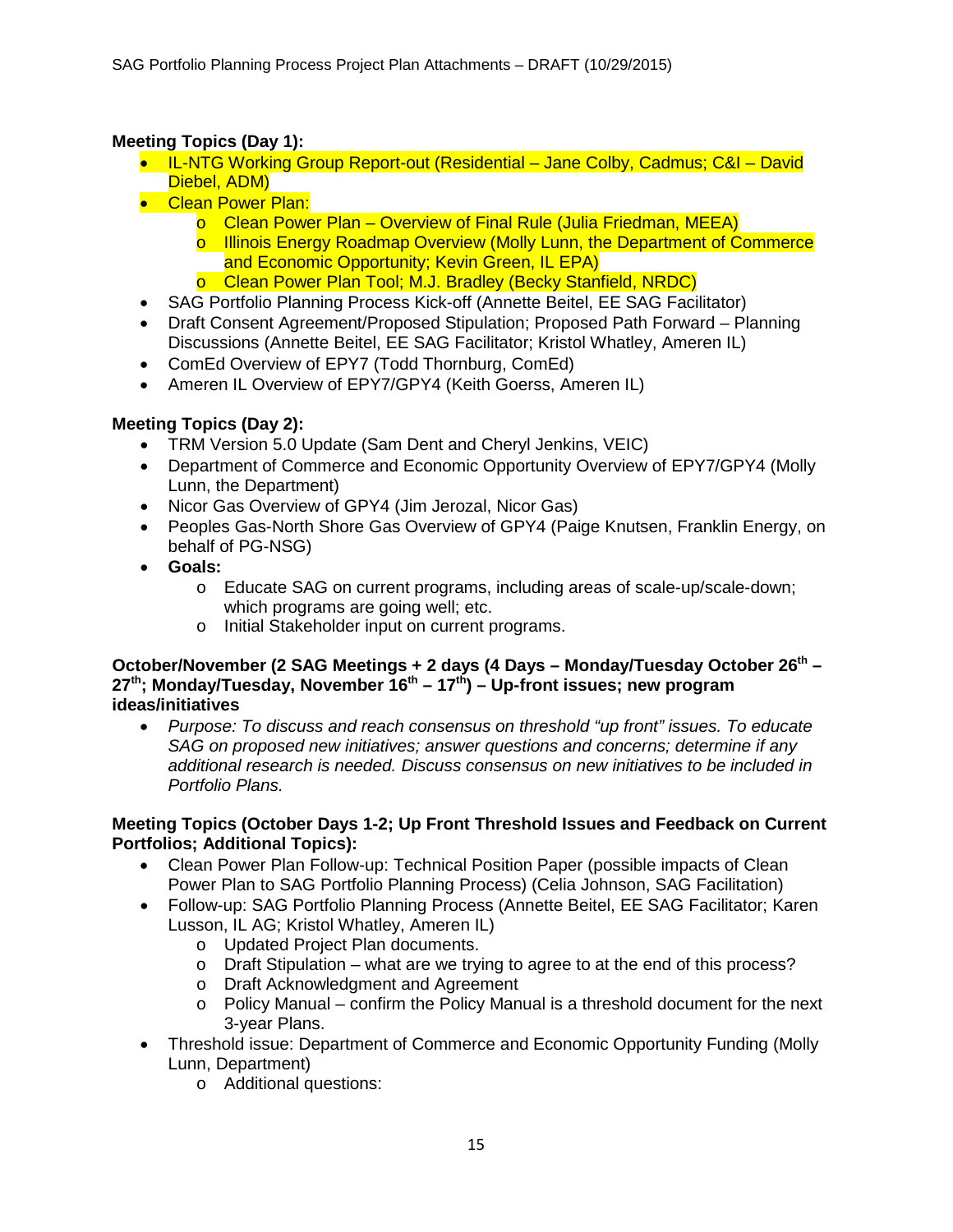- What % of the total budget should be going to low-income? Should the utilities also serve low-income customers?
- Can EE help former LIHEAP customers that have been cut off, to reduce usage?
- Threshold issue: Annual vs. lifetime savings (Chris Neme, Energy Futures Group, on behalf of NRDC)
- Threshold issue: Allocation across Programs (Keith Goerss, Ameren IL)
	- o Residential vs. Commercial and Industrial ("C&I")
		- "Balanced" Portfolio of options for customers
		- Gas vs. electric spending
			- Should electric utilities put more money into joint programs if gas is limited and electric is still cost-effective?
		- Maximize savings?
		- **Funds allocated according to class contribution or more generally?**
		- "Balanced" Portfolio of options for customers
		- Roles that Potential Studies play in determining the allocation
- Threshold Issue: Goals on the electric side, will there be 3-year goals and budgets? (Keith Goerss, Ameren IL, in coordination with ComEd) – October 2015
	- $\circ$  This is a statutory interpretation/legal issue. Utilities need to comply with the statutory requirements.
	- o Issues:
		- i. On the savings side, is it a 3-year goal? If it's a multi-year goal, how is the goal calculated?
		- ii. On the budget side, is it a plan-budget or a multi-year budget? Do those budgets change with either forecasts or actual sales data?
		- iii. Policy issue if budgets adjust, goals should adjust accordingly.
- Portfolio Goals for Next 3-year Plans (Program Administrators)
- Changes to Current Program Design (starting point current Portfolios) (Chris Neme, Energy Futures Group, on behalf of NRDC)
	- o Are any changes needed? Is there evidence to support that change?
	- o Custom Programs how do Program Administrators come up with savings?
	- $\circ$  Portfolios and programs are mature evidence-based discussion to inform changes (for example: other jurisdictions)
	- o Are there any Portfolio gaps?
		- Are there programs in other Midwest jurisdictions; as well as CA; NY; MA and VT that are missing in IL?
		- Any technologies missing?
	- o Maximizing savings vs. comprehensiveness
	- o What specific programs could be improved?
	- o Are there new program ideas/new services that could be added?
		- Example: Additional description in the Plans is needed on demonstration of "breakthrough equipment and devices."
- Preliminary Potential Study Results for Ameren IL Residential (Ingrid Rohmund and Dave Costenaro, AEG)
- **Goals:**
	- o Educate SAG; address stakeholder questions. Consensus stakeholder input on threshold planning issues.
	- o Discuss consensus stakeholder input on areas of existing Portfolio to scaleup/scale down. Identify current Programs that potentially could be improved.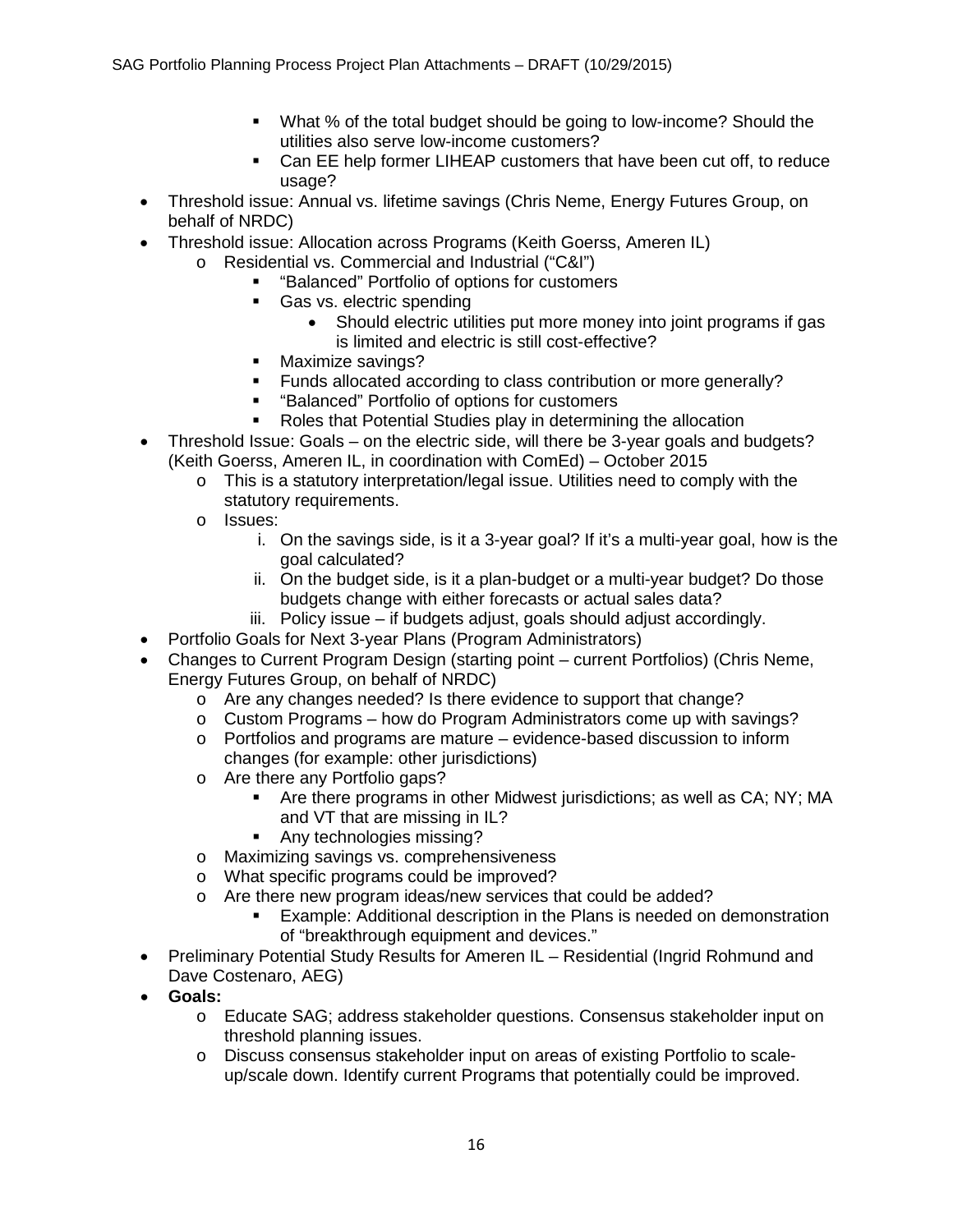## **Meeting Topics (November Days 1-2):**

- Illinois Clean Energy Finance "Tune-Up" Memo (Molly Lunn, the Department)
- Clean Power Plan Follow-up: Draft EM&V Guidelines Overview (Rob Neumann. Navigant)
- Follow-up: Common Program Administrator Objectives (Annette Beitel, EE SAG Facilitator)
- Follow-up: SAG Portfolio Planning Process (Annette Beitel, EE SAG Facilitator; Karen Lusson, IL AG; Kristol Whatley, Ameren IL)
	- o Updated Draft Stipulation
	- o Updated Draft Acknowledgment and Agreement
	- $\circ$  Policy Manual confirm the Policy Manual is a threshold document for the next 3-year Plans.
- Presentations on Proposed New Program Ideas (Specific topics/presenters TBD Proposed Program Idea Templates due on or before 11/9/15)
- **Goals:**
	- o Educate SAG on proposed new program ideas and proposed program changes.
	- o Consensus stakeholder input on which new initiatives should be included in Portfolio Plans.

Follow-up modeling teleconferences on Clean Power Plan (to be scheduled):

- Follow-up teleconference on Illinois Energy Roadmap Modeling
- Follow-up teleconference training on using the M.J. Bradley Clean Power Plan Tool
- Clean Power Plan Model Overview (Ian Adams, Clean Energy Trust; Doug Jester, 5 Lakes Energy)

# **December (SAG meeting +1 – Monday/Tuesday, December 14th – 15th)**

• *Purpose: Continue seeking to reach consensus on threshold "up front" issues. To educate SAG on proposed new initiatives; answer questions and concerns; determine if any additional research is needed. Discuss consensus on new initiatives to be included in Portfolio Plans. Follow-up on October/November new initiative presentations, as needed.*

## **Meeting Topics (Day 1)**

- Smart T-stat Discussion (follow-up from June 23<sup>rd</sup> SAG meeting)
	- o Smart T-stat Evaluation Results Navigant
	- o Nicor Gas Emerging Technologies t-stat results Nicor Gas
	- o Smart t-stat scale-up in next 3-year Plan? (Todd Thornburg, ComEd)
- Street Lighting Programs Ameren IL and Department Programs (Keith Goerss, Ameren IL; Molly Lunn, Department)
- Ameren IL Preliminary Potential Study Results Commercial & Industrial (Ingrid Rohmund and Dave Costenaro, AEG)
- Presentations on Proposed New Program Ideas (Specific topics/presenters TBD Proposed Program Idea Templates due by COB on 11/9/15)
- **Goals:**
	- o Educate SAG on proposed new program ideas and proposed program changes.
	- o Consensus stakeholder input on which new initiatives should be included in Portfolio Plans.

## **Meeting Topics (Day 2):**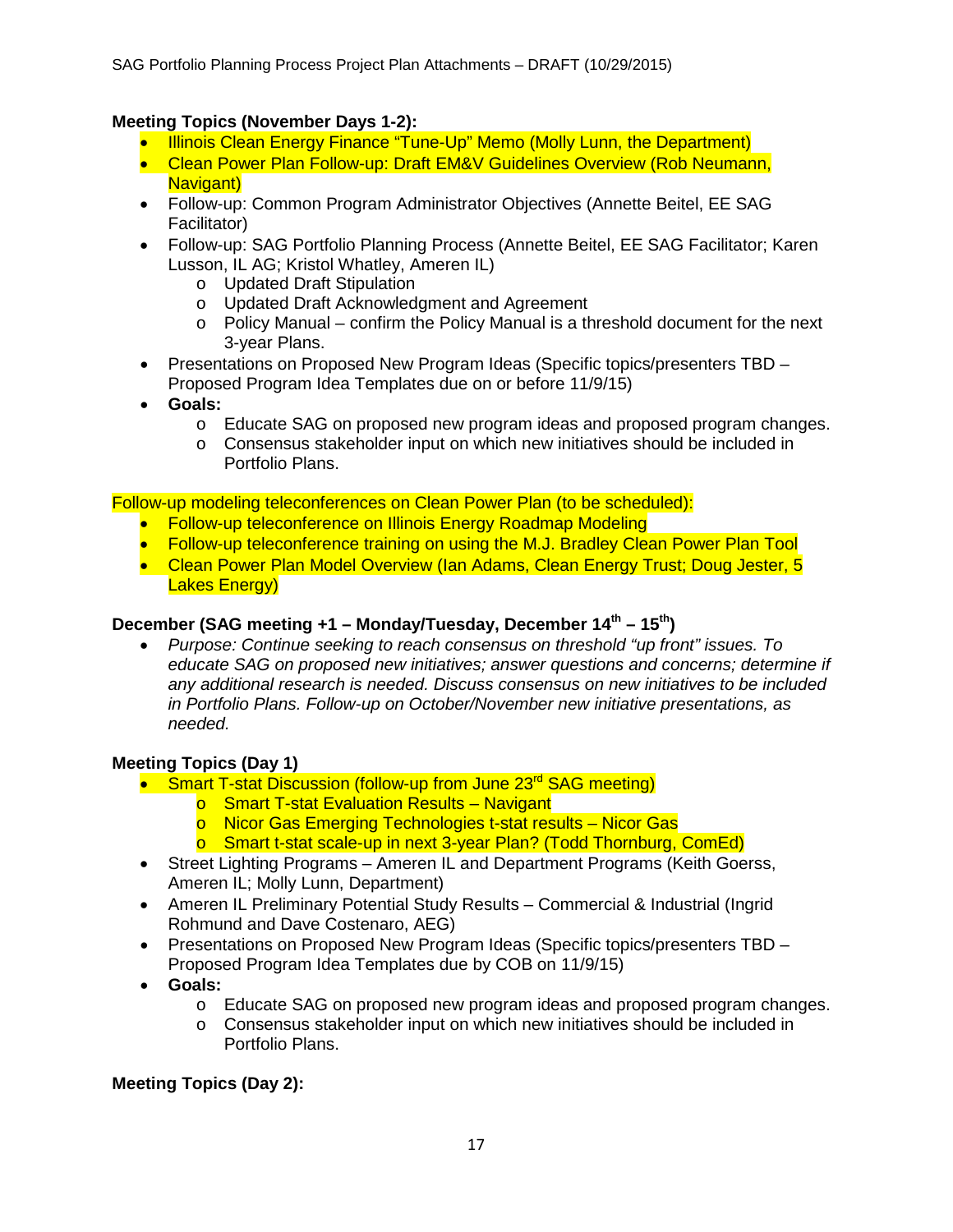- Additional presentations on Proposed New Program Ideas (Specific topics/presenters TBD – Proposed Program Idea Templates due on or before 11/9/15)
- Multifamily Program Opportunities; EE for All Recommendations (Presenter TBD)
- Follow-up on energy policy issues, following IL veto session, if applicable (Annette Beitel, SAG Facilitator)
	- o IL Legislation Changes
	- o Additional policy issue: expansion of gas funds (requires legislation).
- **Goals:**
	- o Discuss stakeholder input and consensus on issues.
	- o Achieve common understanding about how new energy policies will impact Portfolio planning, if applicable.

# **2016 Meetings**

Proposed presenters are identified in parenthesis. The purpose of each meeting is described prior to the list of meeting topics. Goals for each meeting are listed below meeting topics. Deliverables and due dates can be found in the Portfolio Project Plan. Monthly schedules also include "regular" SAG topics, as applicable. "Regular" SAG topics are highlighted in yellow.

## **January (SAG Meeting +1) (Monday/Tuesday; January 25th – 26th)**

• *Purpose: Seek to reach consensus on portfolio issues, including which programs will be included as Illinois Power Agency programs; low-income funding; and budget allocation to "low income" and "moderate income" customers. SAG feedback on Department programs (ICC directive).*

### **Meeting Topics (Days 1-2):**

- IPA which programs will be included as Illinois Power Agency Programs through Section 16-111.5B? (Annette Beitel, EE SAG Facilitator)
- SAG feedback on Department Programs ICC directive from last EE Plan (Annette Beitel, SAG Facilitator; Various)
	- o Market Transformation (Molly Lunn, the Department)
		- Are current market transformation efforts maximizing market transformation?
		- What additional opportunities can be pursued in Illinois?
- Low-Income Funding and Budget Allocation(Karen Lusson, IL AG)
	- o How much \$ is going to low income?
	- o What percent of IL customers are low-income?
	- o Defining "low income" and "moderate income" customers:
		- Expansion of the low income customer definition.
		- Should IL adopt a standard definition for "moderate income"?
	- o Policy Issue: How much to allocate to low / moderate income?
		- At a minimum, proportionate share to customer population. Is this concern the share of low/moderate income population, or the share of the total population?
		- Are these customers getting fair share of funds back given the amount currently going to the Department? Allocate should be in proportion to low income in the customer base.
- Leveraging Other Players (cities, non-profits, etc.) (Annette Beitel, EE SAG Facilitator)
- Overview of High-level EE Plan Budgets (Program Administrators)
- **Goal:**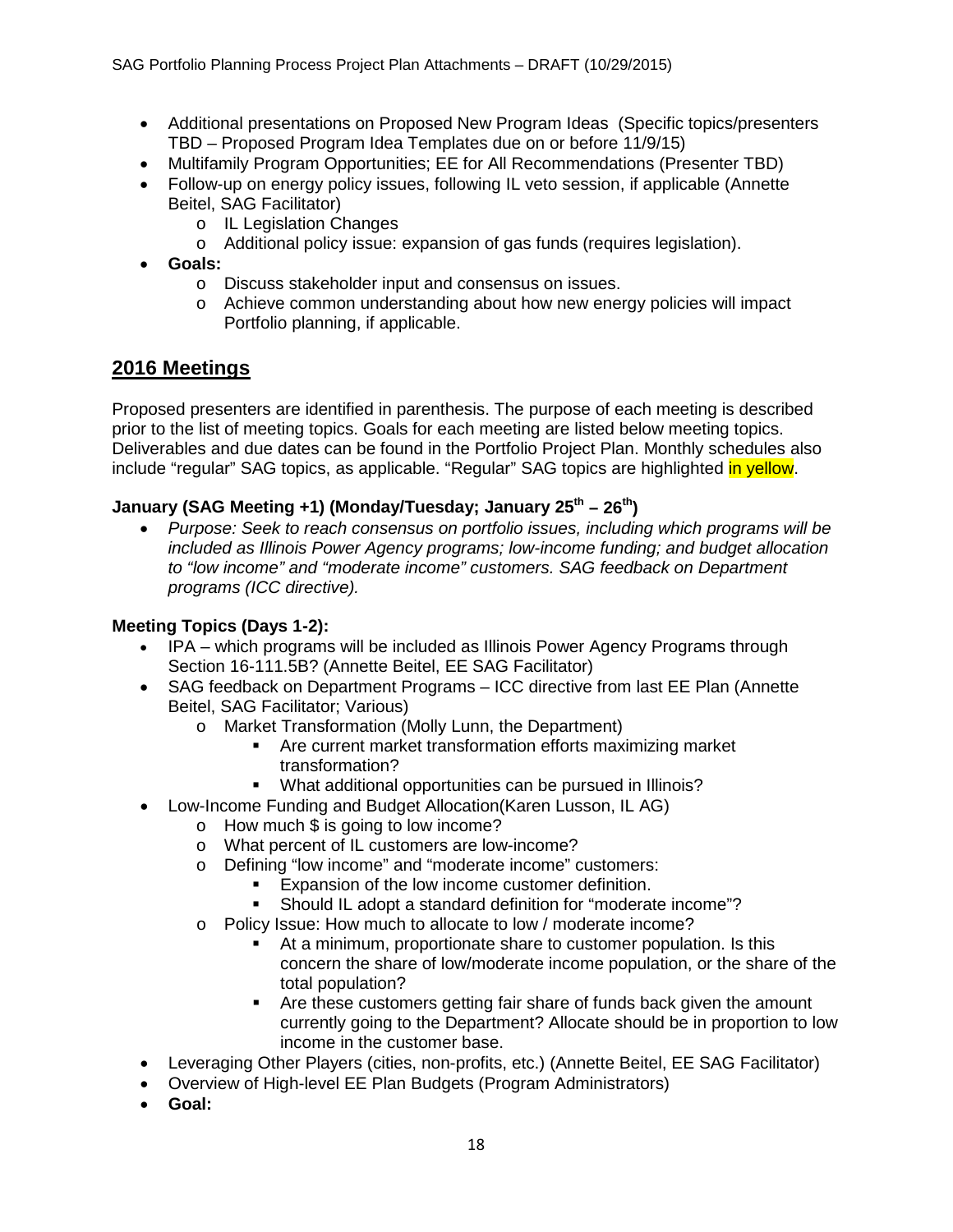- o Discuss stakeholder input and consensus on issues.
- o Stakeholders provide feedback on Department Programs. Seek consensus on market transformation initiatives to pursue.

### **February (SAG Meeting + 1 day; Monday/Tuesday, February 22nd – 23rd)**

• *Purpose: Educate SAG on results of Potential Studies. Address stakeholder questions; determine if there is any follow-up needed.* 

### **Meeting Topics (Day 1):**

- Program Administrators (Ameren IL and ComEd) present on high level Potential Study results.
- **Goals:**
	- o Educate SAG on utility Potential Study results; address stakeholder questions; discuss how results will impact Portfolio Plans.

## **Meeting Topics (Day 2):**

- Program Administrators (Department of Commerce and Economic Opportunity, Nicor Gas, and Peoples Gas – North Shore Gas) present on high level Potential Study results.
- **Goals:**
	- o Educate SAG on utility Potential Study results; address stakeholder questions; discuss how results will impact Portfolio Plans.

### **March (SAG Meeting, Tuesday, March 22nd)**

• *Purpose: Educate SAG on high level Program Administrator Portfolio Plans. Address stakeholder questions and concerns; determine if additional follow-up is needed.*

### **Meeting Topics:**

- Program Administrators present on high level Portfolio Plans<sup>[9](#page-18-0)</sup>, including:
	- o List of programs.
	- o Identification of any new programs.
	- o Detail regarding any major program changes.
	- o Rough allocation between residential and non-residential programs.
	- o Preliminary savings and budget.
- **Goals:**
	- o Discuss questions and build consensus with stakeholder input on issues.

### **April (SAG meeting + 1 day; Monday/Tuesday April 25th – 26th)**

• *Purpose: To educate SAG on plan issues; address questions; build consensus.*

### **Meeting Topics (Days 1-2):**

- EM&V Resources and Planning: (Annette Beitel, SAG Facilitator; Various)
	- o Are we allocating EM&V resources in an ideal way? If not, are there any fundamental changes that need to be considered?
		- i. How much money impact vs. process?
		- ii. Forward looking vs. bean counting?
		- iii. Do we need simple discussion annually about forward-looking EM&V?

<span id="page-18-0"></span> $9$  Margin of error for savings and budget is plus/minus 30%.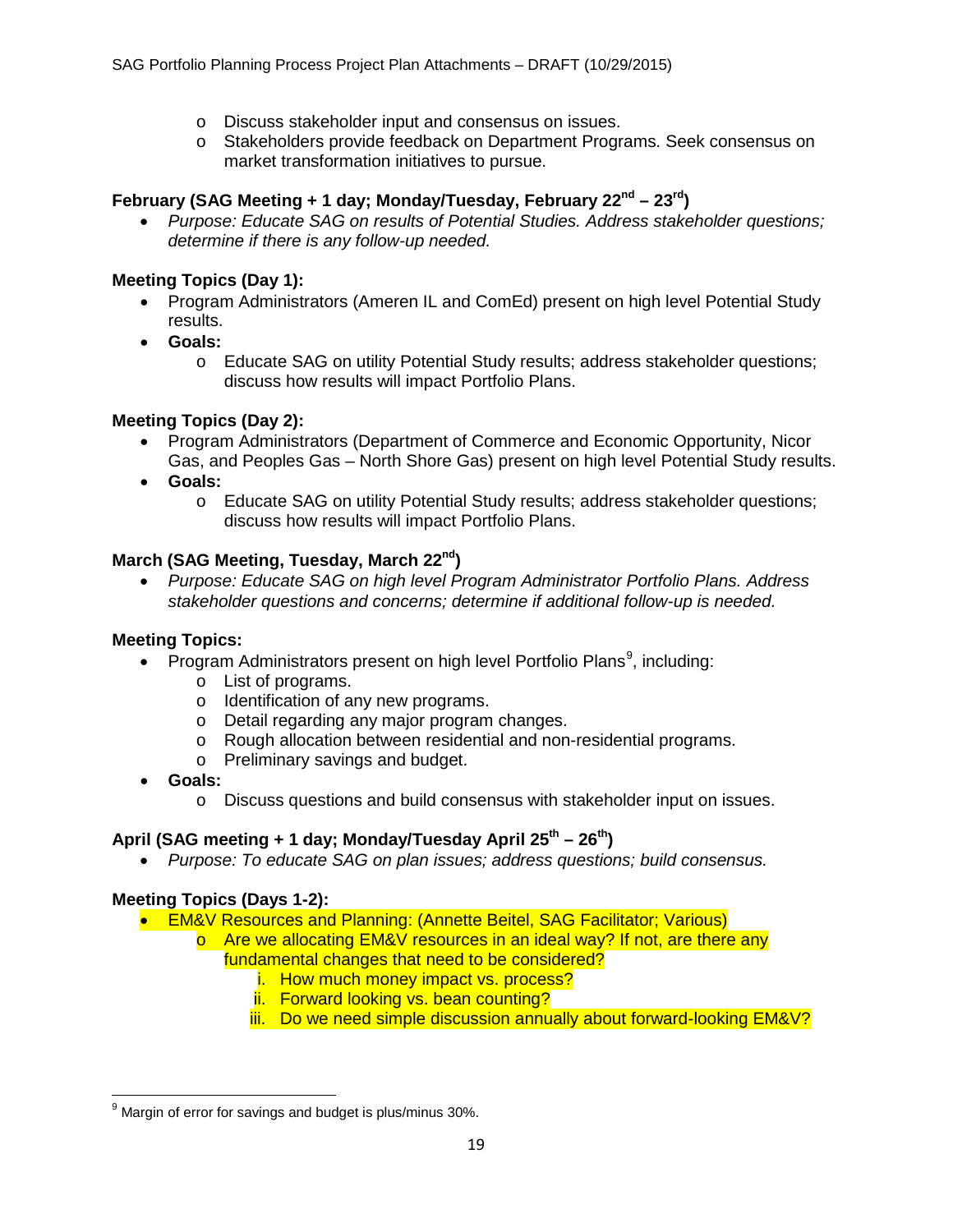- $\circ$  Smart Grid are we fully leveraging deployment of smart meters through EE? (This question needs to be addressed within the context of where each utility will be in terms of service territory installation rates.)
- CUB Proposal (Kristin Munsch, CUB)
- Additional topics TBD.
- **Goals:**
	- o Educate SAG.
	- o Discuss questions and feedback.

## **May (SAG meeting + 2 days; Monday/Tuesday/Wednesday; May 16th – 18th)**

• *Purpose: To educate SAG on draft Portfolio Plans (electric and gas; Department of Commerce and Economic Opportunity); address questions and concerns; determine if any additional work is needed; build consensus on Plans.*

## **Meeting Topics (Day 1):**

- Utilities (electric) and the Department present draft programs in high-level template form<sup>[10](#page-19-0)</sup>: budget; Portfolio results (savings and cost-effectiveness) (Keith Goerss, Ameren IL; George Malek, ComEd)
	- o DSMore Run No. 1
	- o Existing Programs note key changes
	- o New Programs provide more detail
	- o Expected Costs for various categories (EM&V, M&O, etc. using Policy Manual categories)
	- o Identify all gas-electric and inter-Program Administrator coordination opportunities
	- o Review Cost-Effectiveness Inputs.
- **Goals:**
	- o Discuss questions and build consensus with stakeholder input on Plans.
	- o Feedback from group on DSMore Run 1
	- o Reach agreement on the NTG ratios used in the Plan filing.

## **Meeting Topics (Day 2):**

- Continue discussion of electric utility draft Portfolio Plans, if needed.
- Department of Commerce and Economic Opportunity presents draft programs in highlevel template form (Molly Lunn, Department)
	- o DSMore Run No. 1
	- o Existing Programs note key changes
	- o New Programs provide more detail
	- o Expected Costs for various categories (EM&V, M&O, etc. using Policy Manual categories)
	- o Identify all gas-electric and inter-Program Administrator coordination opportunities
	- o Review Cost-Effectiveness Inputs.
- **Goals:**
	- o Discuss questions and build consensus with stakeholder input on Plans.
	- o Feedback from group on DSMore Run 1
	- o Reach agreement on the NTG ratios used in the Plan filing.

<span id="page-19-0"></span> $^{10}$  Margin of error for savings and budget is plus/minus 10%.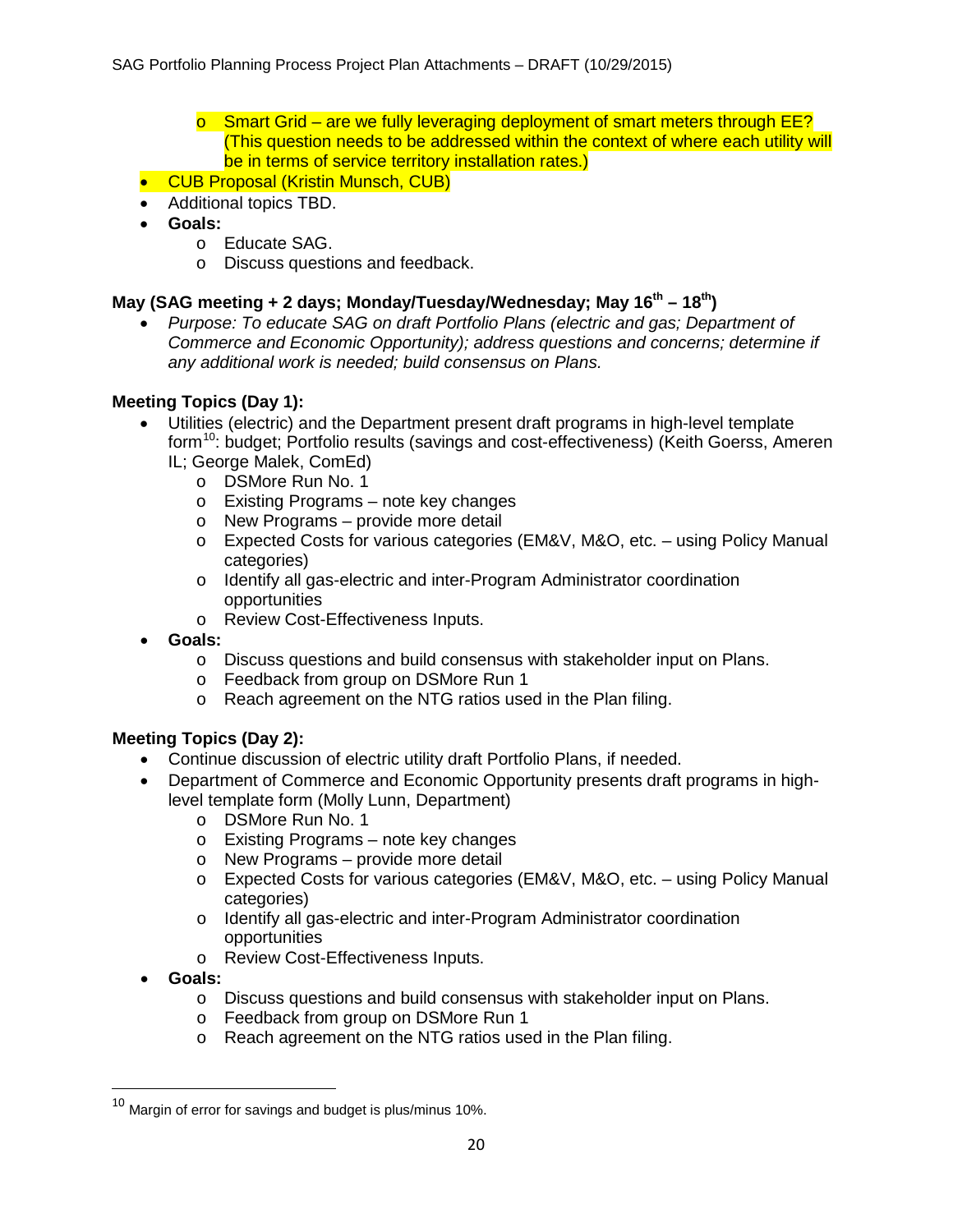## **Meeting Topics (Day 3):**

- Utilities (gas) present draft programs in high-level template form; budget; Portfolio results (savings and cost-effectiveness) (Jim Jerozal, Nicor Gas; Pat Michalkiewicz, Peoples Gas-North Shore Gas)
	- o DSMore Run No. 1
	- o Existing Programs note key changes
	- o New Programs provide more detail
	- o Expected Costs for various categories (EM&V, M&O, etc. using Policy Manual categories)
	- o Identify all gas-electric and inter-Program Administrator coordination opportunities
	- o Review Cost-Effectiveness Inputs
- **Goals:**
	- o Discuss questions and build consensus with stakeholder input on Plans.
	- o Feedback from group on DSMore Run 1
	- o Reach agreement on the NTG ratios used in the Plan filing.

## **June (SAG meeting + 1 day; Monday/Tuesday, June 27th and June 28th)**

• *Purpose: Final consensus-building (electric and Department)) on final draft Portfolio Plans, consent agreement, and Comparison Exhibit. Continue consensus-building on final draft Gas Portfolio Plans.*

## **Meeting Topics (Day 1):**

- TRM Version 6.0 Discussion of Priority Measures (TRM Administrator)
- Discuss updated draft electric and Department Portfolio Plans and build consensus with stakeholder input.

## **Meeting Topics (Day 2):**

- Final stakeholder consensus-building on electric and Department Portfolio Plans, consent agreement, and Comparison Exhibit.
- **Goals**:
	- o Reach consensus stakeholder input on:
		- Consent Agreements
		- Comparison Exhibit of Non-Consensus Issues (as needed), summarizing different positions/rationale.

### **July (SAG meeting; Tuesday, July 26th)**

• *Purpose: Continue discussing stakeholder input on final draft gas Portfolio Plans, consent agreements and Comparison Exhibits.*

### **Meeting Topics:**

- Discuss updated draft gas Portfolio Plans and build consensus with stakeholder input.
- **Goals**:
	- o Build consensus stakeholder input on:
		- **Consent Agreements**
		- **Comparison Exhibit of Non-Consensus Issues (as needed), summarizing** different positions/rationale.

### **August (No SAG meetings)**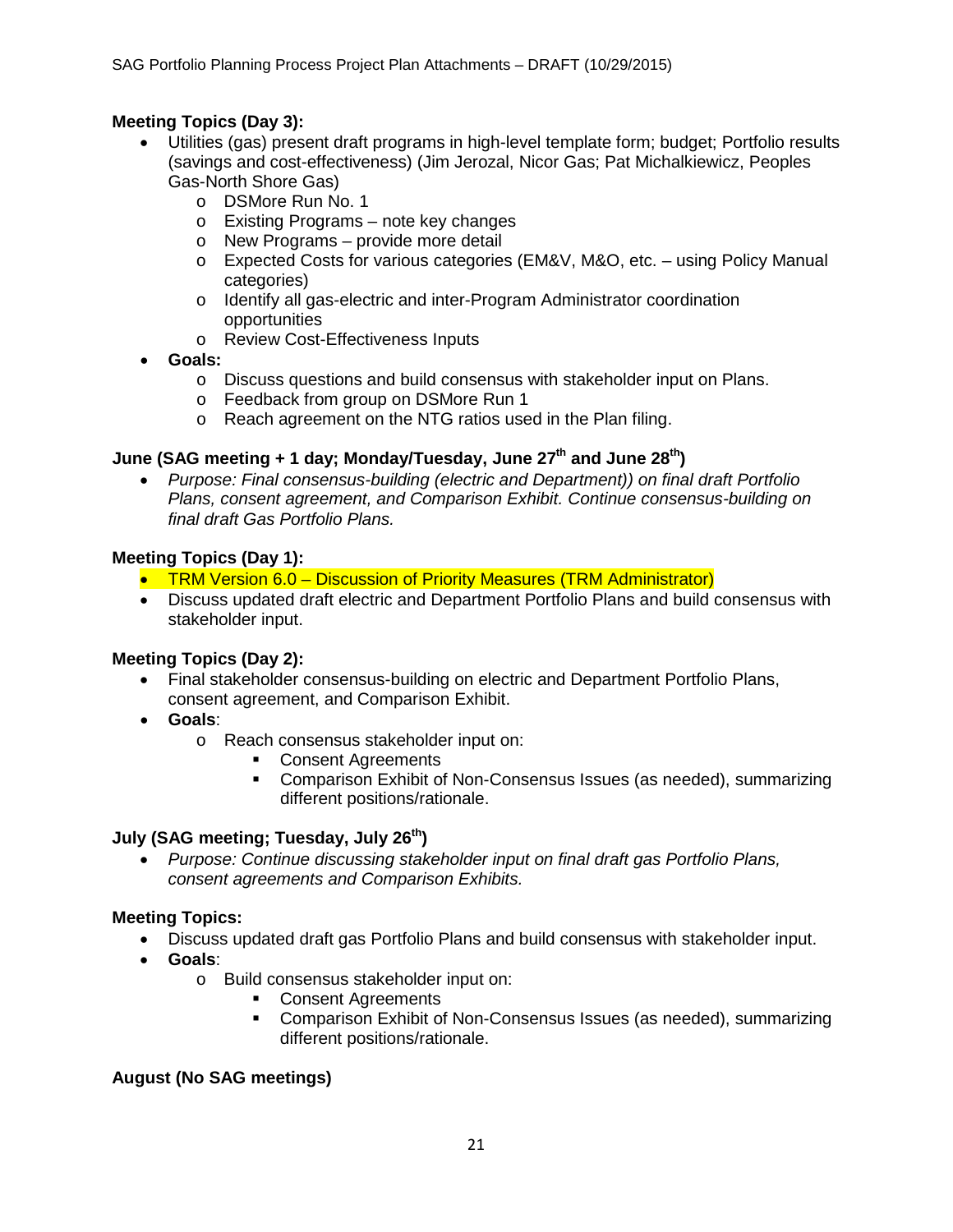## September (Early SAG meeting; Tuesday, September 6<sup>th</sup>)

• *Purpose: Finalize gas consent agreements and Comparison Exhibits by September 15.*

### **Meeting Topics:**

- Final stakeholder consensus-building on gas Portfolio Plans, consent agreement, and Comparison Exhibit.
- **Goals**:
	- o Reach consensus stakeholder input on:
		- **Consent Agreements**<br>**Comparison Exhibit of**
		- Comparison Exhibit of Non-Consensus Issues (as needed), summarizing different positions/rationale.

# **Attachment D: Templates[11](#page-21-0)**

This attachment includes the following templates:

- Template D1: Existing Program Performance Template (completed)
- Template D2 Proposed New Program Idea Template (completed)
- Template D3: Proposed Program Change / Portfolio Suggestion Template (completed)
- Template D4: Proposed Policy Template (completed)
- Template D5: High-Level Portfolio Template (draft in process; for discussion in March)
- Template D6: Final Program Filing Template (to be developed; for discussion in May)
- Template D7: Portfolio Template (to be developed; for discussion in May)
- Template D8: Stipulation Template (draft in process)

## **Template D1: Existing Program Performance Template**

Illinois Program Administrators completed the Existing Program Performance Template in September 2015, to provide an overview of the most recent program year (Electric Program Year 7 and Gas Program Year 4). Completed templates were discussed at the September 26- 27 SAG meeting.<sup>[12](#page-21-1)</sup> This template can be downloaded on the SAG Portfolio Planning Process page of the SAG website.<sup>[13](#page-21-2)</sup>

## **Template D2: Proposed New Program Idea Template**

**Instructions:** Program Administrators, stakeholders, and any interested SAG participant with a proposed new program idea or program/portfolio suggestion must submit a completed Proposed New Program Idea Template or Proposed Program Change / Portfolio Suggestion Template to SAG Facilitation (Celia.Johnson@FutEE.biz) no later than COB on November 9, 2015.

New program ideas include the following:

1. A new EE program not currently offered in Illinois through 8-103/8-104 or 16.111B funding; 2. A new high impact EE measure not currently offered in Illinois (high impact = an estimated impact of greater than 1% of an EE Portfolio); or

3. A significant proposed change to a current Illinois EE program that would impact an entire Portfolio.

l

<span id="page-21-1"></span><span id="page-21-0"></span><sup>&</sup>lt;sup>11</sup> Additional templates are forthcoming.<br><sup>12</sup> See September 28-29 Meeting Materials. IL EE SAG Website. Available at: [http://www.ilsag.info/mm\\_2015\\_9-28\\_and\\_29.html.](http://www.ilsag.info/mm_2015_9-28_and_29.html)<br><sup>13</sup> See SAG Portfolio Planning Process: http://www.il

<span id="page-21-2"></span>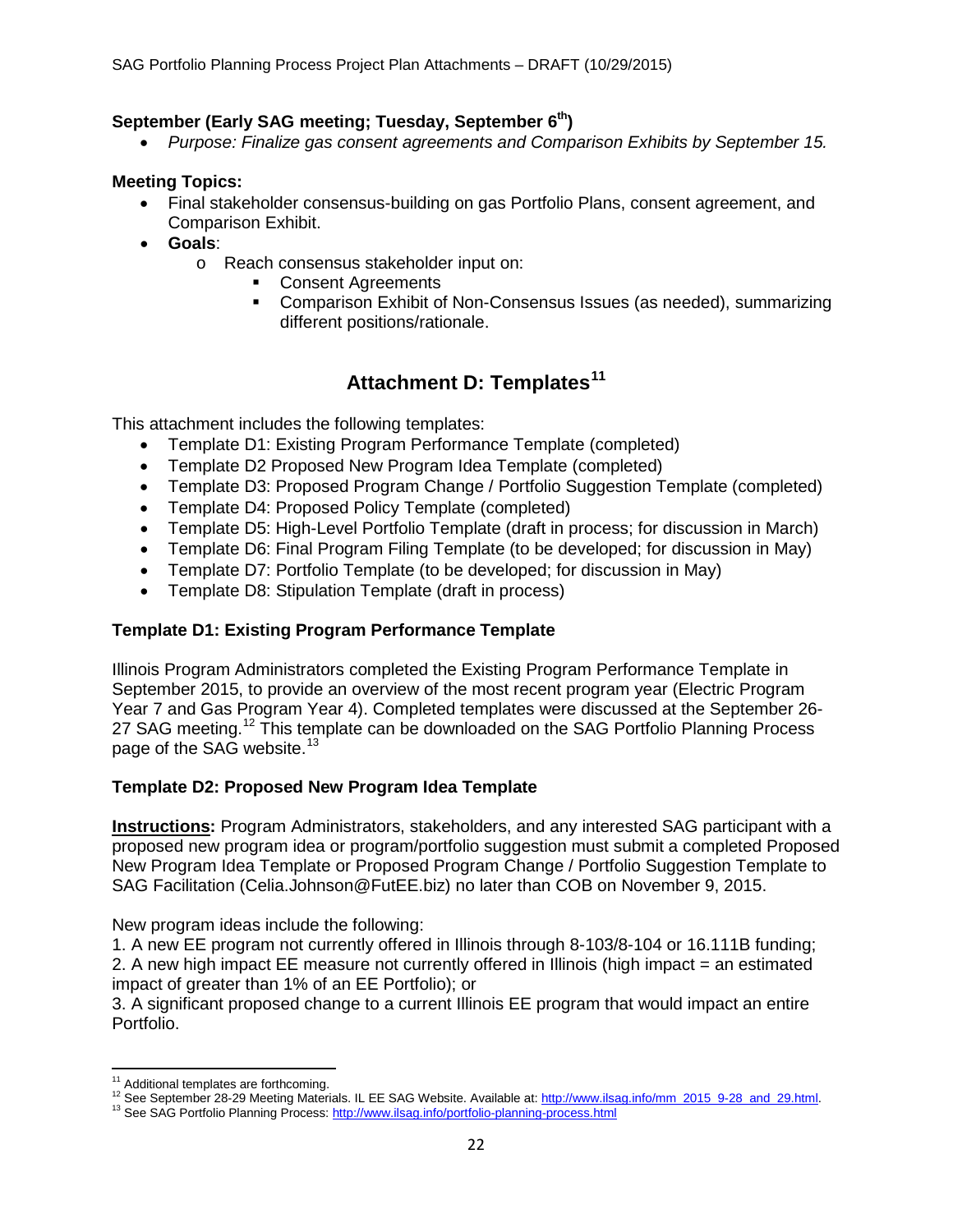Please note: SAG participants submitting ideas under categories 1 or 2 must submit the Proposed New Program Idea Template (below). SAG participants submitting an idea under category 3 must submit the Proposed Program Change / Portfolio Suggestion Template (tab 2).

SAG participants are expected to make a good faith effort to fill out as much information as possible in the template(s) by the due date. At a minimum, please provide responses in the starred (\*) sections. Additional information may be provided at a later time, if needed. SAG Facilitation may follow-up and request additional information after templates are submitted. Templates submitted after the November 9 deadline may not be considered due to time constraints. If you need help filling out the Proposed New Program Idea Template or researching required information, contact SAG Facilitation for assistance [\(Celia.Johnson@FutEE.biz\)](mailto:Celia.Johnson@FutEE.biz). Discussion on new program ideas will be held at the November and December 2015 SAG meetings.

|                                                        | <b>Template D2: Proposed New Program Idea Template</b>                                                                                                                                                                                                                                                                                                                    |
|--------------------------------------------------------|---------------------------------------------------------------------------------------------------------------------------------------------------------------------------------------------------------------------------------------------------------------------------------------------------------------------------------------------------------------------------|
| Program Name*<br>(or Measure name)                     | Add the program name.                                                                                                                                                                                                                                                                                                                                                     |
| <b>Program / Measure</b><br>Description*               | Describe the proposed program, including the sector, customer eligibility,<br>purpose of the program                                                                                                                                                                                                                                                                      |
| Background*                                            | Describe where this program has been successful in other jurisdictions,<br>including the jurisdiction, eligible customers, participation achieved, savings<br>achieved, and any other background information that will help SAG participants<br>understand this program idea. Provide sources, including links to reports<br>addressing this program idea, as applicable. |
| <b>Program / Measure</b><br>Duration*                  | Provide the start and end date. Is this program / measure intended to be offered<br>for the duration of the 3-year plan or as a pilot program?                                                                                                                                                                                                                            |
| <b>Estimated Budget*</b>                               | Include the total estimated budget for each Program Year.                                                                                                                                                                                                                                                                                                                 |
| <b>Estimated</b><br><b>Participation</b><br>(Optional) | Include participation totals for each Program Year, if known (i.e. customer,<br>number of measures installed, etc.).                                                                                                                                                                                                                                                      |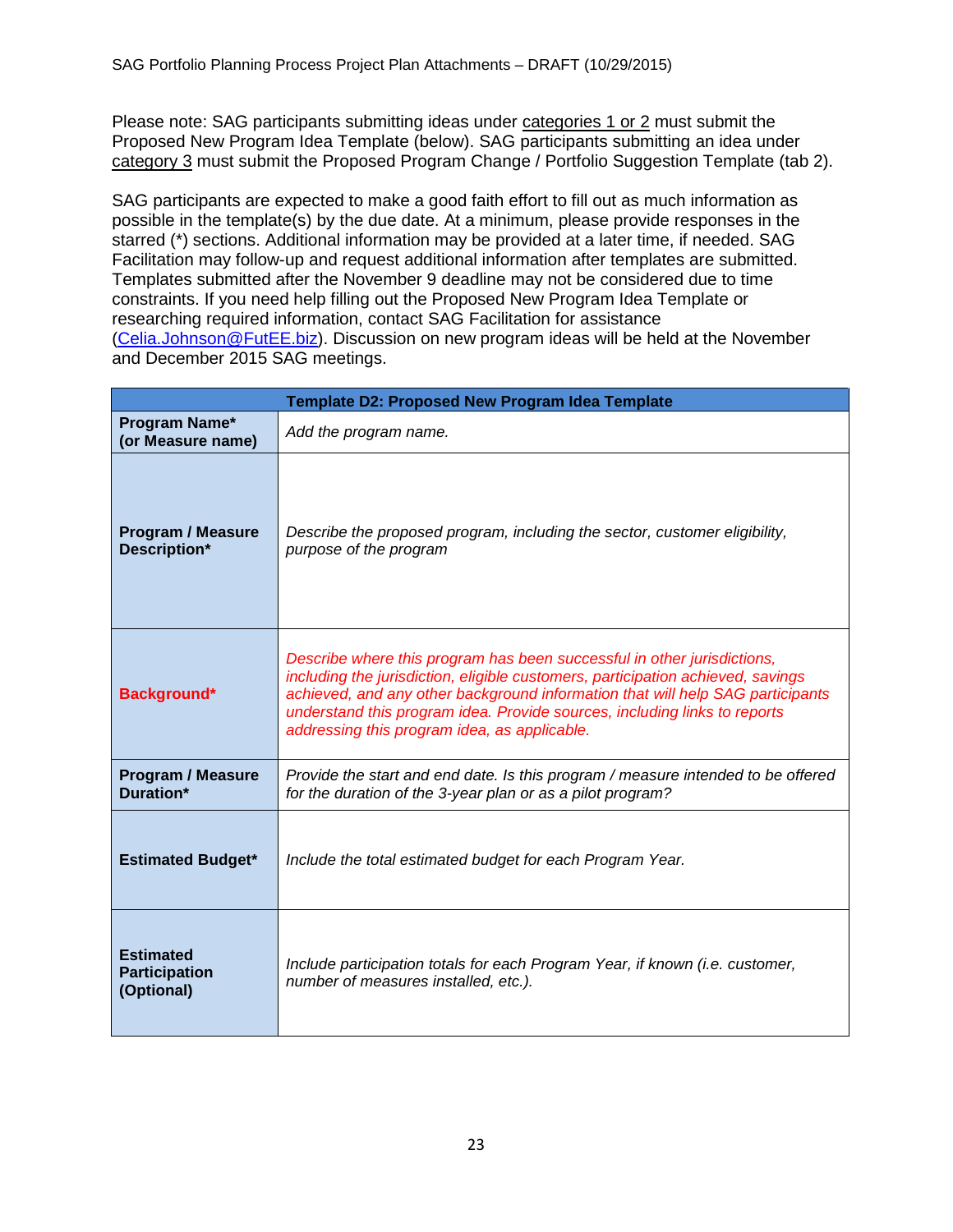|                                             | Template D2: Proposed New Program Idea Template                                                                                                                                                                                                     |
|---------------------------------------------|-----------------------------------------------------------------------------------------------------------------------------------------------------------------------------------------------------------------------------------------------------|
| <b>Savings Targets*</b>                     | Include proposed savings targets for each Program Year.                                                                                                                                                                                             |
| <b>Collaboration*</b>                       | Describe whether this program will collaborate with other utility EE programs.                                                                                                                                                                      |
| Delivery Strategy*                          | Provide implementation information including but not limited to types of services<br>offered through the program, quality assurance and control procedures that will<br>be used.                                                                    |
| <b>Target Market*</b>                       | Describe the customer segment that will be targeted for this program.                                                                                                                                                                               |
| <b>Marketing Strategy*</b>                  | How will this program be promoted? Through existing or new channels?                                                                                                                                                                                |
| Eligible Measure(s)*                        | Include a list of proposed measures and incentive per measure. Attach a<br>spreadsheet that provides, by program year: the measure, minimum efficiency<br>required, expected participation, incremental cost, savings, and NTG used in<br>analysis. |
| <b>Program Tracking</b><br>(if applicable)* | In what program will energy savings and costs for this program be tracked?                                                                                                                                                                          |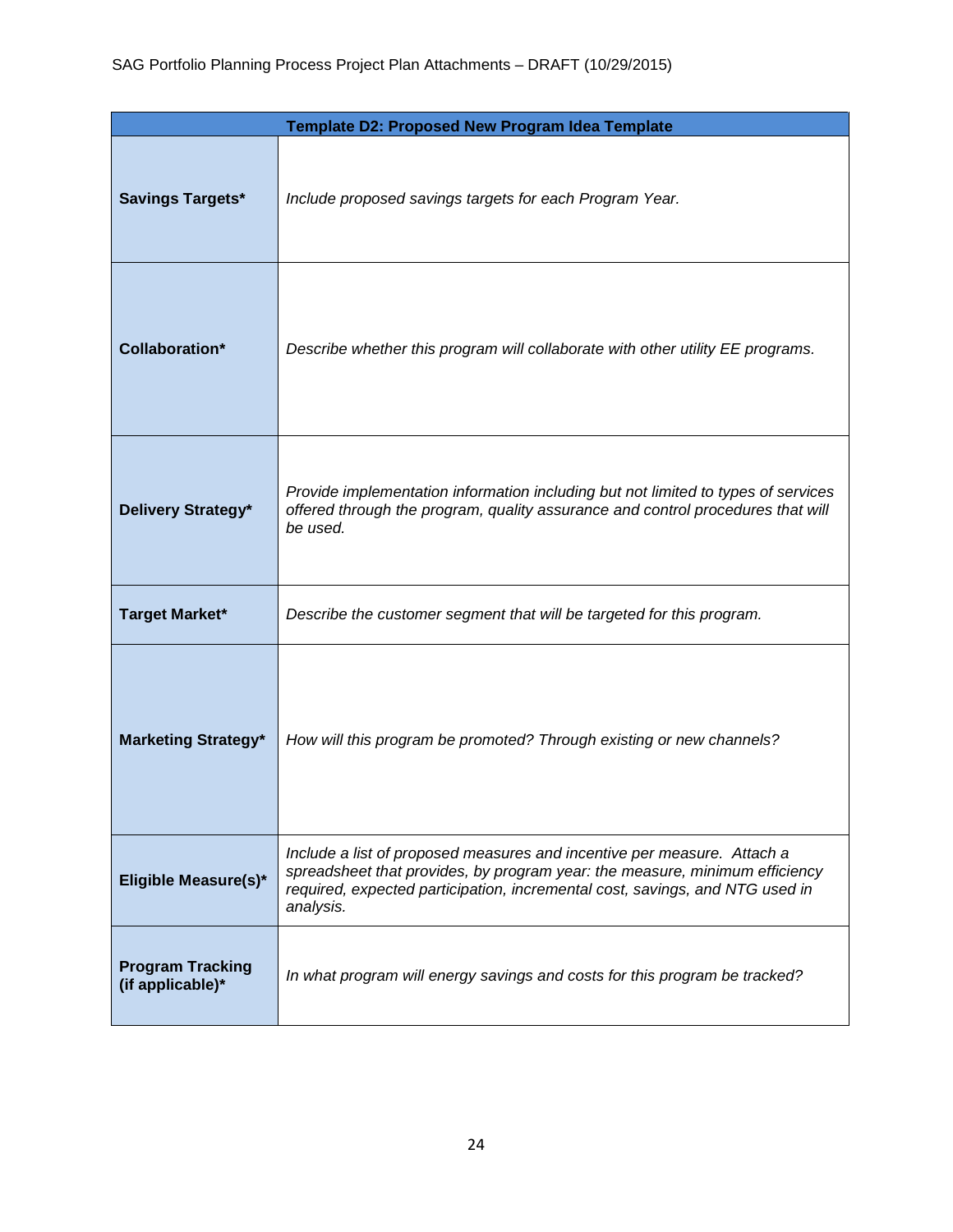| Template D2: Proposed New Program Idea Template |                                                                                                                                               |  |
|-------------------------------------------------|-----------------------------------------------------------------------------------------------------------------------------------------------|--|
| <b>Cost per Energy</b><br><b>Saved</b>          | Using high level costs and savings, estimate cost per energy saved first year<br>and measure life                                             |  |
| Replacement*                                    | Based on your current knowledge, since resources are limited, what program<br>budget should be decreased for make room for this program? Why? |  |
| Appendices*                                     | Provide additional information, as needed.                                                                                                    |  |

## **Template D3: Proposed Program Change / Portfolio Suggestion Template**

**Instructions:** Program Administrators, stakeholders, and any interested SAG participant with a proposed new program idea or program/portfolio suggestion must submit a completed Proposed New Program Idea Template or Proposed Program Change / Portfolio Suggestion Template to SAG Facilitation (Celia.Johnson@FutEE.biz) no later than COB on November 9, 2015.

New program ideas include the following:

1. A new EE program not currently offered in Illinois through 8-103/8-104 or 16.111B funding; 2. A new high impact EE measure not currently offered in Illinois (high impact = an estimated impact of greater than 1% of an EE Portfolio); or

3. A significant proposed change to a current Illinois EE program that would impact an entire Portfolio.

Please note: SAG participants submitting ideas under categories 1 or 2 must submit the Proposed New Program Idea Template (tab 1). SAG participants submitting an idea under category 3 must submit the Proposed Program Change / Portfolio Suggestion Template (below).

SAG participants are expected to make a good faith effort to fill out as much information as possible in the template(s) by the due date. At a minimum, please provide responses in the starred (\*) sections. Additional information may be provided at a later time, if needed. SAG Facilitation may follow-up and request additional information after templates are submitted. Templates submitted after the November 9 deadline may not be considered due to time constraints. If you need help filling out the Proposed New Program Idea Template or researching required information, contact SAG Facilitation for assistance (Celia.Johnson@FutEE.biz). Discussion on new program ideas will be held at the November and December 2015 SAG meetings.

**Template D3: Proposed Program Change / Portfolio Suggestion Template**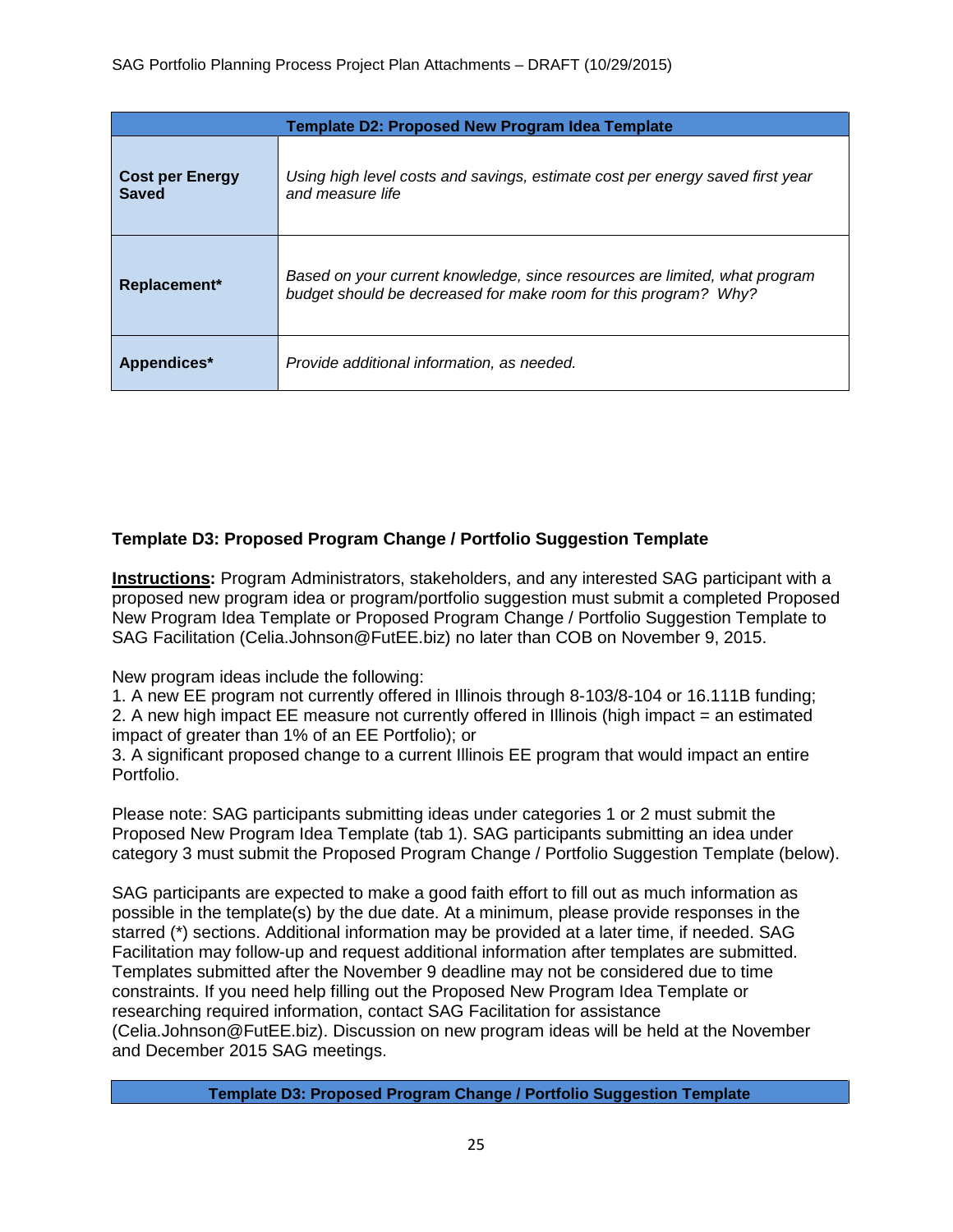|                                                                          | Template D3: Proposed Program Change / Portfolio Suggestion Template                                                                                                                                                                                                                                                                                                                                                                                                                                                     |
|--------------------------------------------------------------------------|--------------------------------------------------------------------------------------------------------------------------------------------------------------------------------------------------------------------------------------------------------------------------------------------------------------------------------------------------------------------------------------------------------------------------------------------------------------------------------------------------------------------------|
| <b>Description of</b><br>Program Change /<br><b>Portfolio Suggestion</b> | Describe the proposed program change, including the purpose of the change.                                                                                                                                                                                                                                                                                                                                                                                                                                               |
| Program<br><b>Administrators</b>                                         | List which programs and Illinois Program Administrators would be impacted.                                                                                                                                                                                                                                                                                                                                                                                                                                               |
| <b>Background</b>                                                        | Describe where the program change idea originated from. Is this program<br>change successful in other jurisdictions? Provide specific background<br>information that will help SAG participants understand the proposed change.<br>Provide sources, including links to reports addressing this program change, as<br>applicable.                                                                                                                                                                                         |
| <b>Positive Impact</b>                                                   | Describe how this program change will have a positive impact on<br>programs/Program Administrators in Illinois.<br>Example questions: What issue will this proposed change resolve? Will the<br>proposed change increase participation and result in increased energy<br>savings? Will this reduce costs? Will this increase customer satisfaction? Will<br>this help achieve statutory goals? Will this help increase program penetration?<br>How much additional market share do you estimate this change will impact? |
| Implementation                                                           | Describe how and when the program change should be implemented.                                                                                                                                                                                                                                                                                                                                                                                                                                                          |
| <b>Appendices</b>                                                        | Provide additional information, as needed.                                                                                                                                                                                                                                                                                                                                                                                                                                                                               |

## **Template D4: Proposed Policy Template**

**Instructions:** Program Administrators, stakeholders, and any interested SAG participant with a proposed policy to be addressed that is not included in Policy Manual Version 1.0 must submit a completed Proposed Policy Template to SAG Facilitation (Celia.Johnson@FutEE.biz) no later than COB on Friday, December 4, 2015.

SAG participants are expected to make a good faith effort to fill out as much information as possible in the template by the due date. Additional information may be provided at a later time, if needed. SAG Facilitation may follow-up and request additional information after templates are submitted. Templates submitted after the December 4 deadline may not be considered due to time constraints. If you need help filling out the Policy / Issue Template or researching required information, contact SAG Facilitation for assistance.

Discussion of proposed policies will take place through the Policy Manual Subcommittee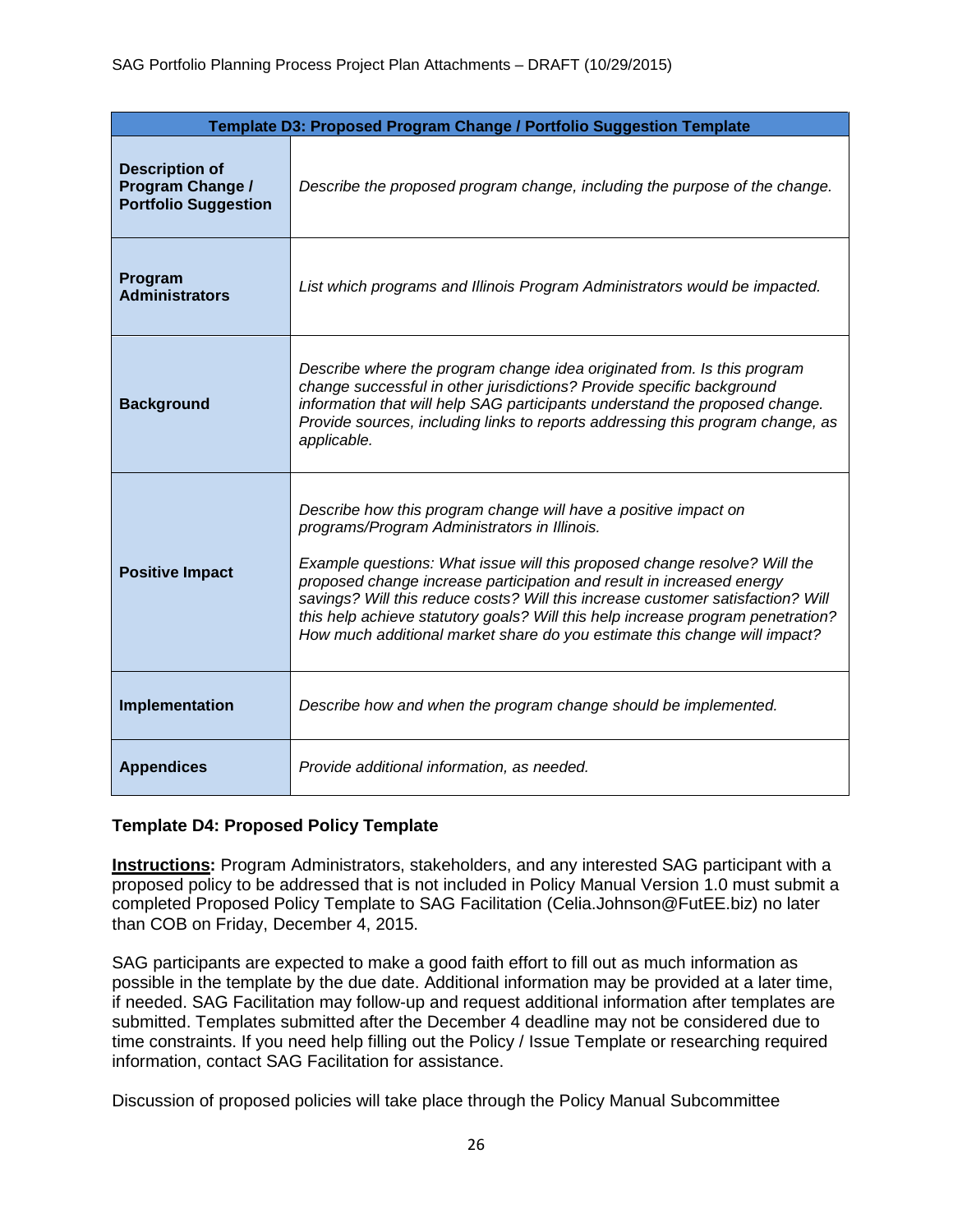Version 2.0 process (expected to begin in January 2016). Contact SAG Facilitation to join the Policy Manual Subcommittee.

|                                                           | <b>Template D4: Proposed Policy Template</b>                                                                                                                                                                                                                                                                                                                        |
|-----------------------------------------------------------|---------------------------------------------------------------------------------------------------------------------------------------------------------------------------------------------------------------------------------------------------------------------------------------------------------------------------------------------------------------------|
| <b>Policy</b><br><b>Description</b>                       | Describe the policy / issue to be discussed.                                                                                                                                                                                                                                                                                                                        |
| <b>Market Impact</b>                                      | Describe who this policy / issue impacts. Does this policy impact all Illinois Program<br>Administrators?                                                                                                                                                                                                                                                           |
| <b>Background</b><br><b>Research</b>                      | Provide any background research completed in preparing this template, including<br>source references and links, as applicable. How do other jurisdictions address this<br>policy? Has ACEEE, NASEO, MEEA or any other national or regional energy efficiency<br>organization addressed this topic? If so, please provide reports and any other relevant<br>sources. |
| <b>Statutory</b><br><b>Consistency</b>                    | Have you reviewed your proposed policy against applicable Illinois statutes? Are there<br>any possible conflicts? If so, please provide a citation and explanation.                                                                                                                                                                                                 |
| <b>Commission</b><br><b>Directives</b><br>(if applicable) | Has the Illinois Commerce Commission previously ruled on this policy or issue? If so,<br>please provide language and specific citations, including the ICC docket number.                                                                                                                                                                                           |
| <b>Proposed</b><br><b>Resolution</b>                      | Describe a proposed resolution for this policy / issue, including any next steps that may<br>be necessary.<br>Note: After this policy issue is discussed at SAG, you may be asked to provide draft<br>policy language.                                                                                                                                              |
| <b>Appendices</b>                                         | Provide additional information, as needed.                                                                                                                                                                                                                                                                                                                          |

**Template D5: High-Level Portfolio Template** – *draft in process*